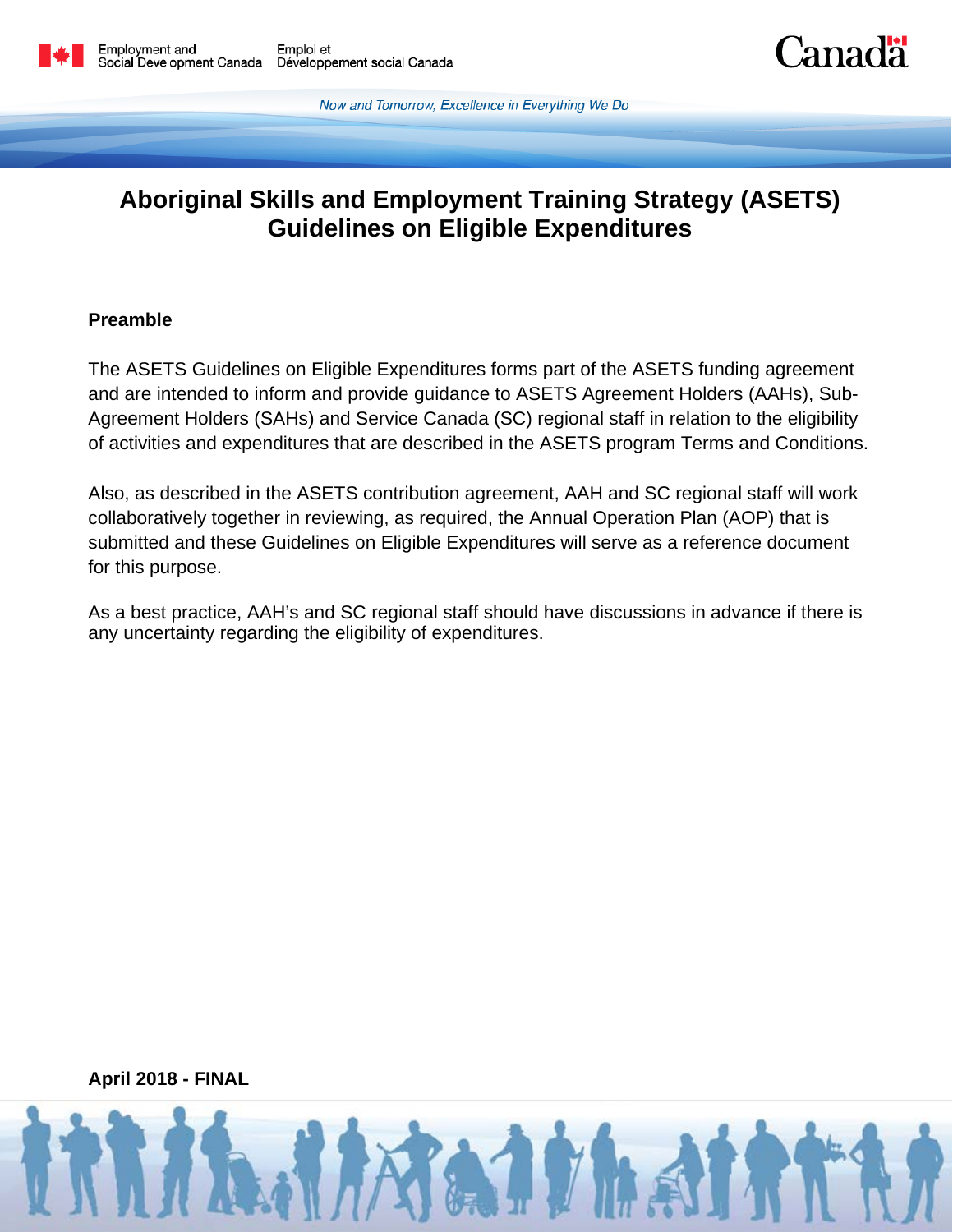## **Table of Contents**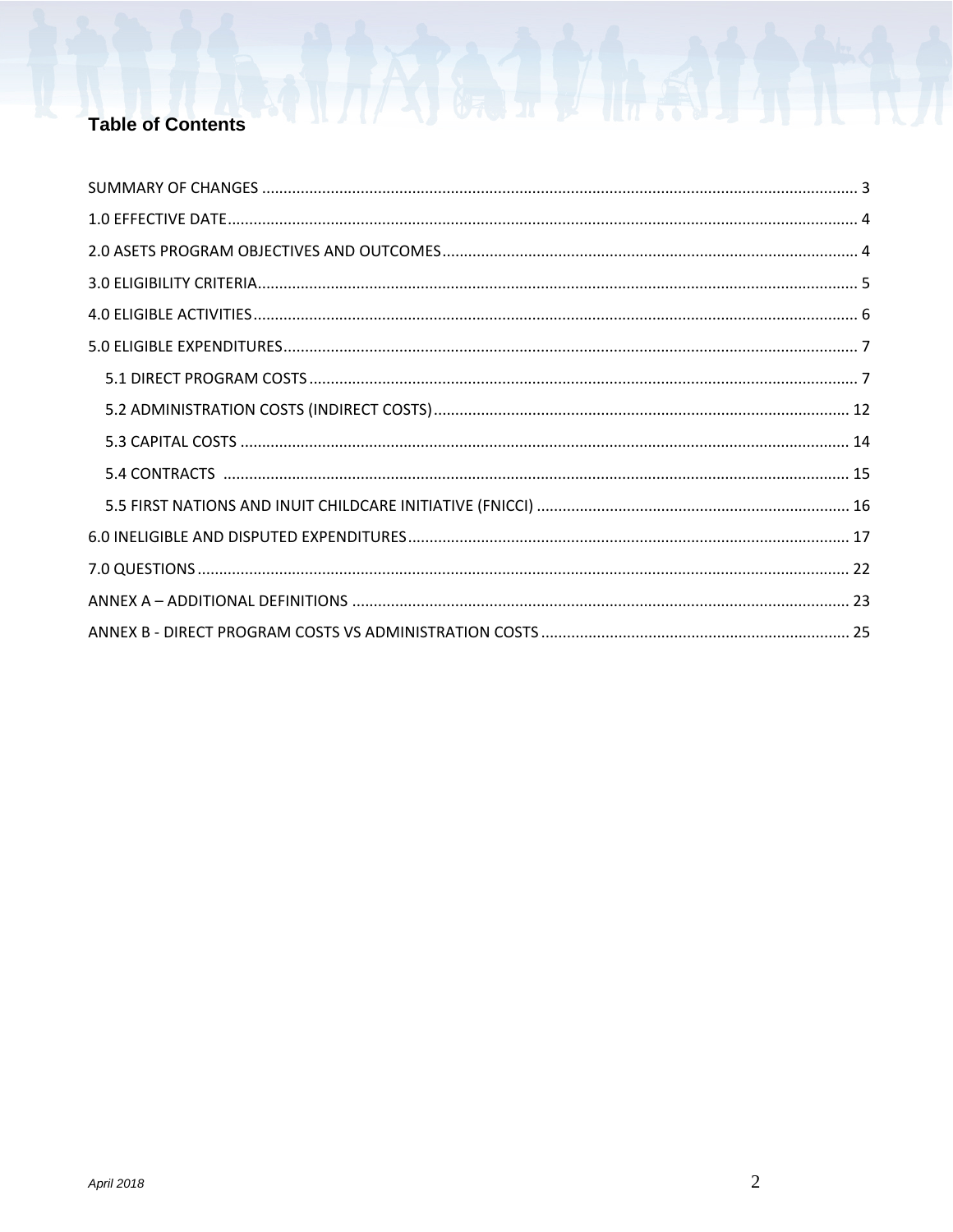# <span id="page-2-0"></span>**SUMMARY OF CHANGES**

The Guidelines are now aligned with the outline of the Annual Operational Plan (AOP).

The specific changes and/or additions/deletions that have been made to the guidelines are as follows:

- reduced requirement regarding the Annual Operational Plan (AOP) has been added;
- clarifications have been made on Ineligible costs;
	- o mentor wages and gifts or payments for recognition have been removed from the ineligible and disputed expenditures listing
- youth awareness activities expanded in support of all in-school youth to provide information on career options and planning for the future;
- clarity on administration costs, travel reimbursement; and,
- clarification on the eligibility of capital costs for repairs and renovations.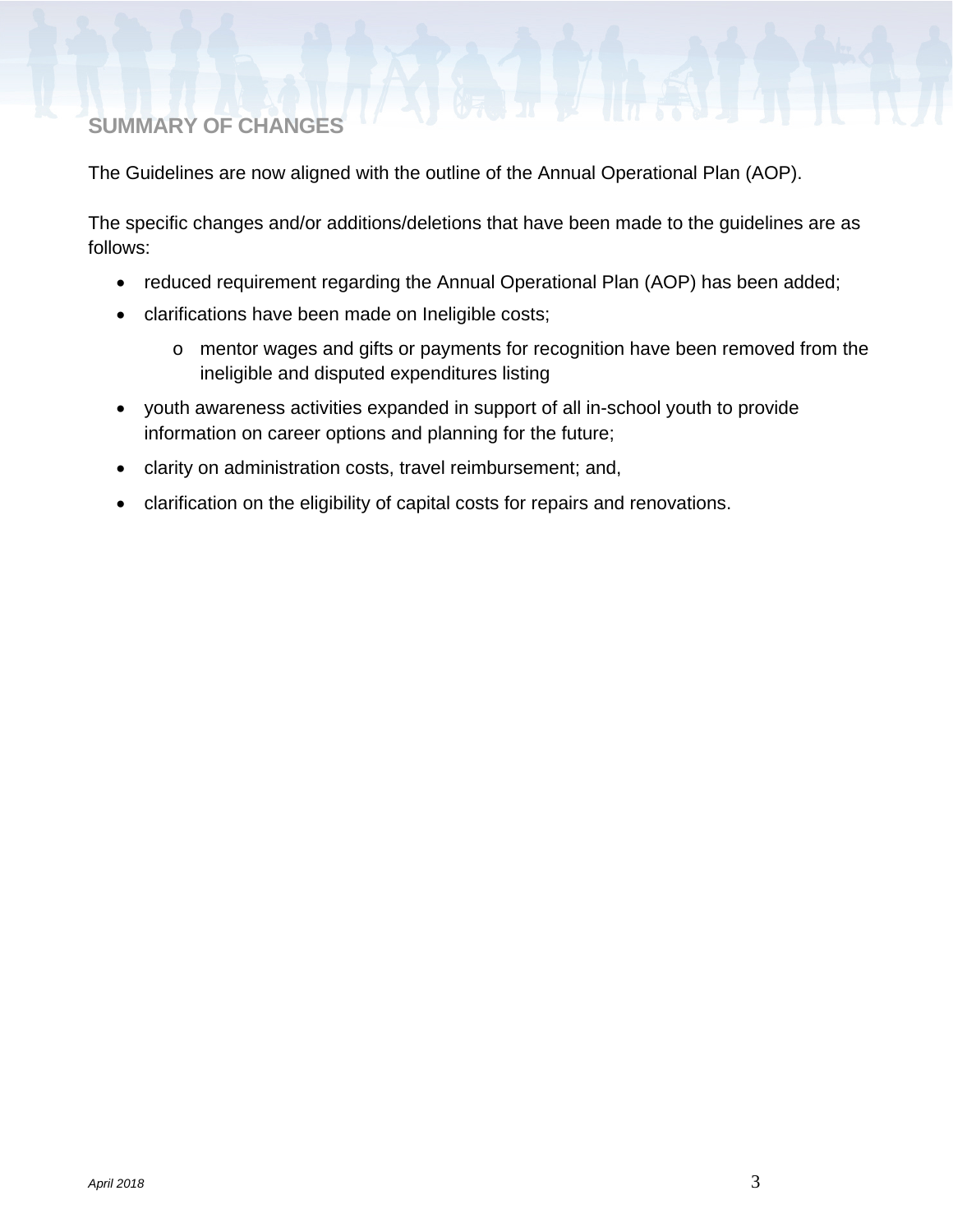## <span id="page-3-0"></span>**1.0 EFFECTIVE DATE**

These Guidelines on Eligible Expenditures (Guidelines) are effective on April 1, 2018 and replace the version dated February 2017.

## <span id="page-3-1"></span>**2.0 ASETS PROGRAM OBJECTIVES AND OUTCOMES**

The ASETS Objectives and Outcomes are stated in the ASETS Terms and Conditions are:

### **OBJECTIVES**

The objective of the ASETS program is to increase Indigenous participation in the Canadian labour market, ensuring that First Nations, Métis and Inuit people are engaged in sustainable, meaningful employment. The objective supports the Government of Canada's overarching goals of promoting skills development, labour market participation and inclusiveness and ensuring labour market efficiency. The objective supports the department's five strategic outcomes – a skilled, adaptable and inclusive labour force and an efficient labour market – as defined by ESDC's Program Activity Architecture.

The objective will be achieved by strengthening support to Indigenous clients along a continuum of skills and employability, as well as continuing to facilitate flexible programming that meets the unique and varied needs of Indigenous people and employers. ASETS will also enhance labour market efficiencies by providing employers with the skilled workers they need. Progress toward the goals and objectives of the initiative will be measured through direct, intermediate and ultimate outcomes as established in the Performance Measurement Strategy (PM Strategy).

Examples of the key performance measurement indicators for the program are:

- Number of clients served by type of intervention;
- Number of clients who successfully complete interventions as planned;
- Number of clients in need served and/or participating in an intervention (by client type);
- Number of clients who successfully complete interventions;
- Number of all clients that after a specified time period (3, 6, 12 months) after leaving or completing an intervention are employed, unemployed, returned to school or are continuing in an intervention;
- Number of clients who do not complete an action plan for a specific reason (i.e. by client type and reason);
- Number of clients requiring multiple interventions;
- Number of employers in the target service area participating in agreement holder program offerings;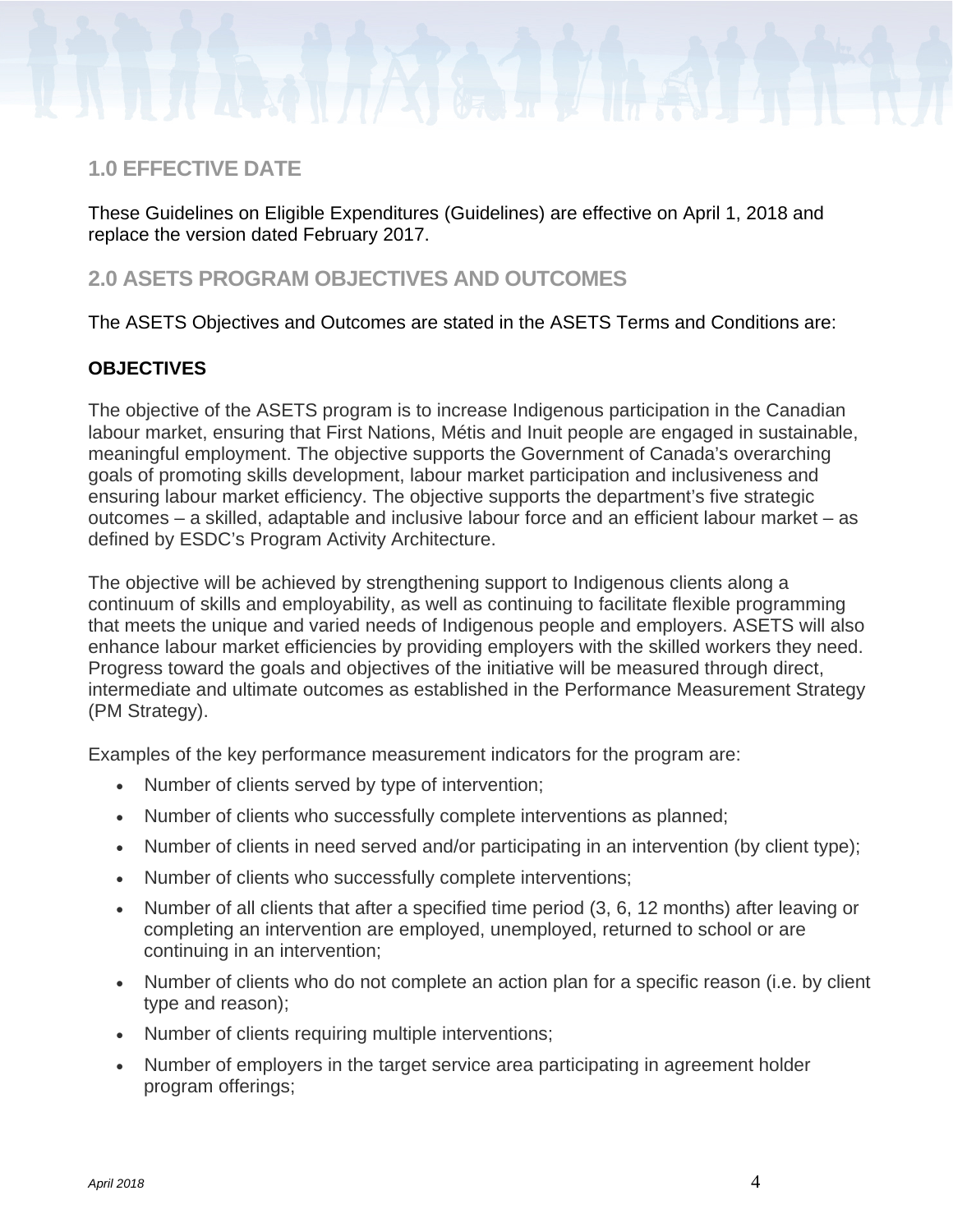- Number of Indigenous workforce participating in employer-supported job-related training; and
- Number of clients in need that have applied for and received childcare support.

### **OUTCOMES**

#### **Direct outcomes**

- Agreement holders have the capacity to design and deliver labour market programs, services and childcare supports;
- Partners and employers are aware of and engaged in developing labour market programs, services and childcare supports;
- Indigenous labour market programming is coordinated and responsive to labour market supply and demand;
- Agreement holders deliver labour market programs, services and childcare supports; and
- Indigenous people are aware of and have access to labour market programs, services and child care supports.

#### **Intermediate outcomes**

- Indigenous people have the appropriate skills and supports;
- Employers are increasingly aware of active participants in labour market development;
- Partnerships are leveraged to support workplace and skills development for Indigenous people.

#### **Ultimate outcomes**

• Indigenous people are increasingly employable and integrated into the labour market.

## <span id="page-4-0"></span>**3.0 ELIGIBILITY CRITERIA**

The eligibility of expenditures under the Aboriginal Skills and Employment Training Strategy (ASETS) is based on the ASETS Terms and Conditions. The ASETS program Terms and Conditions can be found at the following link:

[https://www.canada.ca/en/employment-social-development/services/indigenous/asets-terms](https://www.canada.ca/en/employment-social-development/services/indigenous/asets-terms-conditions.html)[conditions.html](https://www.canada.ca/en/employment-social-development/services/indigenous/asets-terms-conditions.html)

The following expenditures will continue to require prior, written approval from Canada as per the ASETS Contribution Agreement:

- New Capital Assets over \$5,000 (excluding GST/HST) as per the ASETS Terms and Conditions;
- Non-arm's length contracting of any goods or services (see Schedule F, Section14.4 –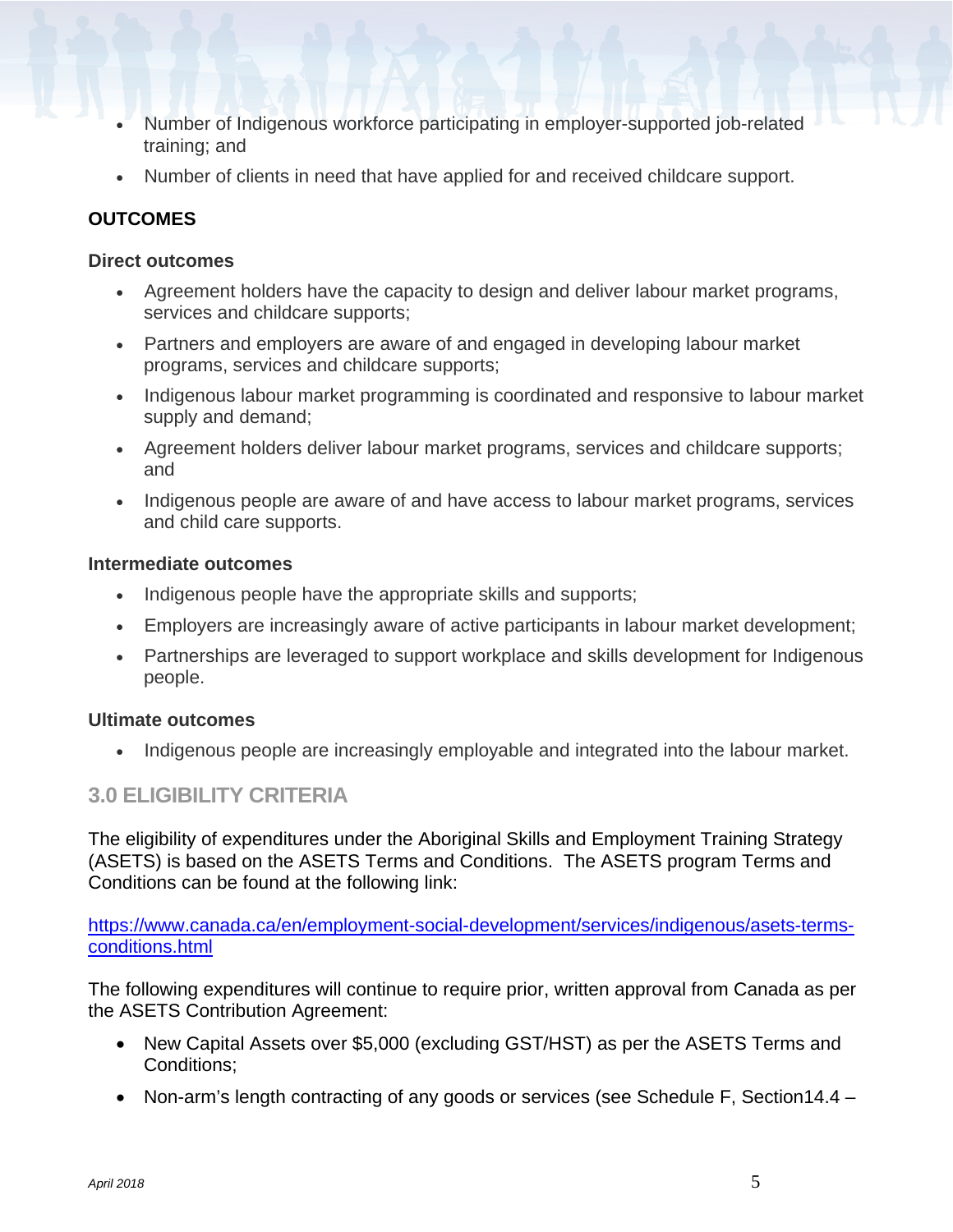Conflict of interest provision)

For expenditures to be eligible for reimbursement, **they need to be either a direct program cost or an administration cost.** Please refer to Annex B for further information on the difference between program and administrative costs.

This guideline was developed to support ASETS Agreement Holders in the preparation of the Annual Operational Plan (AOP), which is the document that outlines ASETS Agreement Holders planned activities and expenditures for a given fiscal year.

#### **Annual Operational Plan**

The AOP provides an overview of planned activities and eligible expenditures for one year, with the activities and expenditures now combined in a single document.

Formal approval of the AOP is no longer required. Instead, Service Canada (SC) regional staff and ASETS Agreement Holders (AAHs) will review the AOP together to ensure that the activities and expenditures listed are consistent with these ASETS Guidelines on Eligible Expenditures. Once completed and signed by both parties the AOP will be attached to Schedule C of the ASETS contribution agreement.

AAHs may make changes to their operational plan during fiscal year 2017-2018 as needed. Within 30 days of making changes, AAHs and Service Canada (SC) should work collaboratively to ensure that all planned activities and expenditures for the fiscal year will remain consistent with the Guidelines.

## <span id="page-5-0"></span>**4.0 ELIGIBLE ACTIVITIES**

**Activities eligible** for support under the ASETS programs are activities that provide assistance in support of:

- 1. Indigenous labour market development;
- 2. Activities aimed at providing employment-related assistance to Indigenous Youth (including activities for all in-school youth which provide information on building skills, exploring career options and planning for the future) ;
- 3. Activities aimed at providing employment-related assistance to Indigenous clients with disabilities;
- 4. Activities to help build the capacity of Indigenous organizations to deliver employmentrelated programs and services to Indigenous clients; and
- 5. Activities specifically aimed at providing child care supports for First Nations and Inuit parents who are participating in labour market development activities.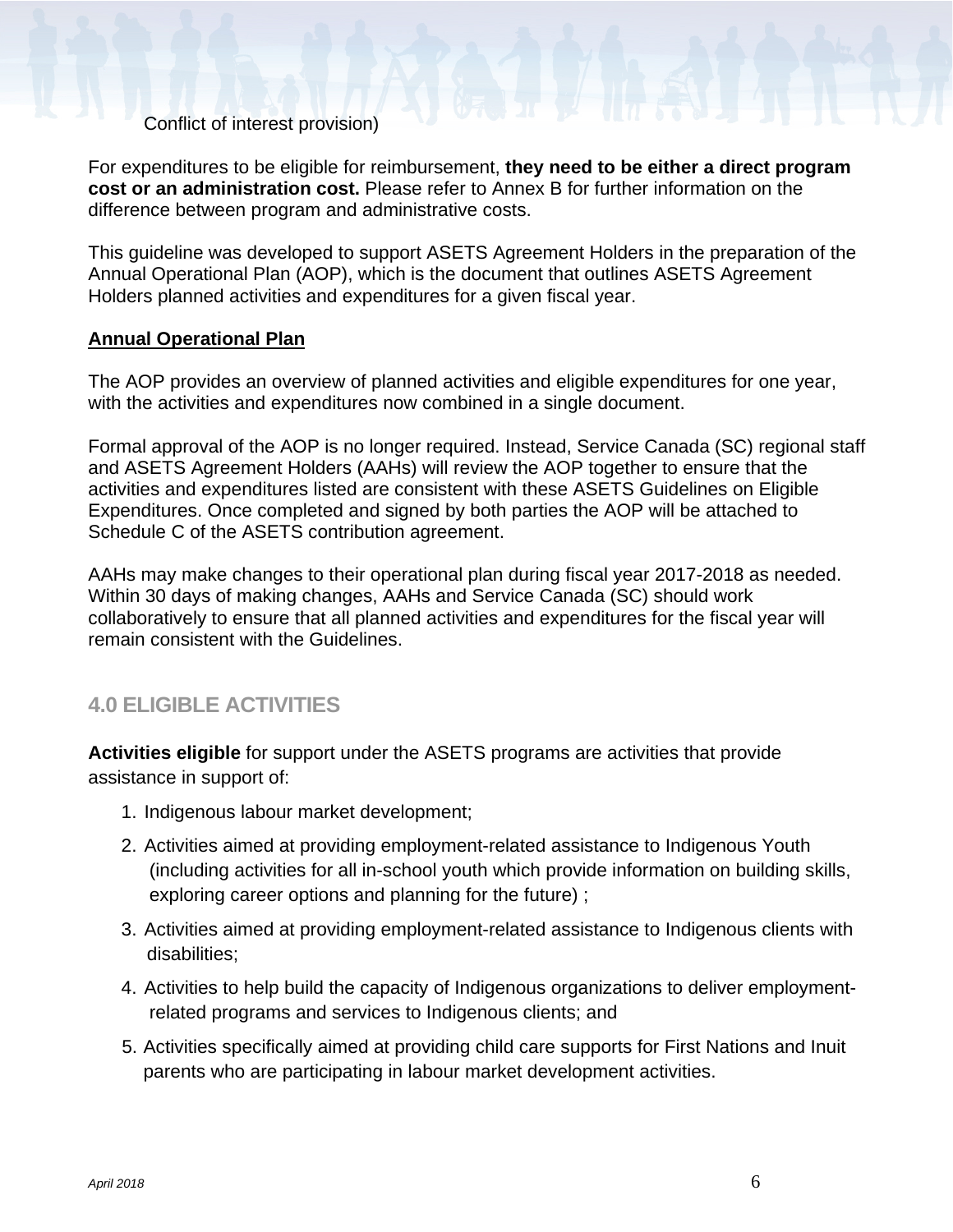For additional information on eligible activities, please consult the ASETS Terms and Conditions.

The carrying out of project activities may involve the AAH further distributing funding to one or more persons or entities to support the delivery of the activities (i.e., sub-agreements and service providers), provided appropriate accountability mechanisms are in place. Refer to the ASETS Articles of Agreement, Schedule D Sections 17-25 for specific requirements regarding sub-agreements and service providers.

# <span id="page-6-0"></span>**5.0 ELIGIBLE EXPENDITURES**

**Eligible Expenditures** means the expenditures for costs described in the AAH's Annual Operational Plan (AOP), including expenditures from sub-agreement holders that are in compliance with these Guidelines on Eligible Expenditures.

## **NOTE:**

The sections below list possible activities that could be considered eligible expenditures. These lists are not exhaustive, and there are additional activities that could be eligible. The examples are only meant to provide a measure of guidance on eligible expenditures.

## <span id="page-6-1"></span>**5.1 DIRECT PROGRAM COSTS**

Direct Program Costs are for activities directly associated with serving eligible ASETS clients. These expenditures are captured in the AOP in the following sections:

- Funded Programs Activities
- Core Program Services
- Partnership Development or Maintenance
- Child Care Costs (if applicable)

The following expenditures, if incurred under the eligible **labour market, youth or disabilities activities**, are an eligible direct program cost:

- **Wages and Mandatory Employment Related Costs**
	- o **Wages** for employees, including work or Job Coaches/Tutors, whose time and activities can be directly linked to delivering eligible activities, services or programs. This would include employees who deal directly with clients doing employment counselling, needs assessment, life skills coaching, or case management. Employees whose duties do not require them to deal with clients should be considered administration staff.
	- o **Mandatory Employment Related Costs (MERCS)** for employees whose time and activities can be directly attributable to eligible core services or programs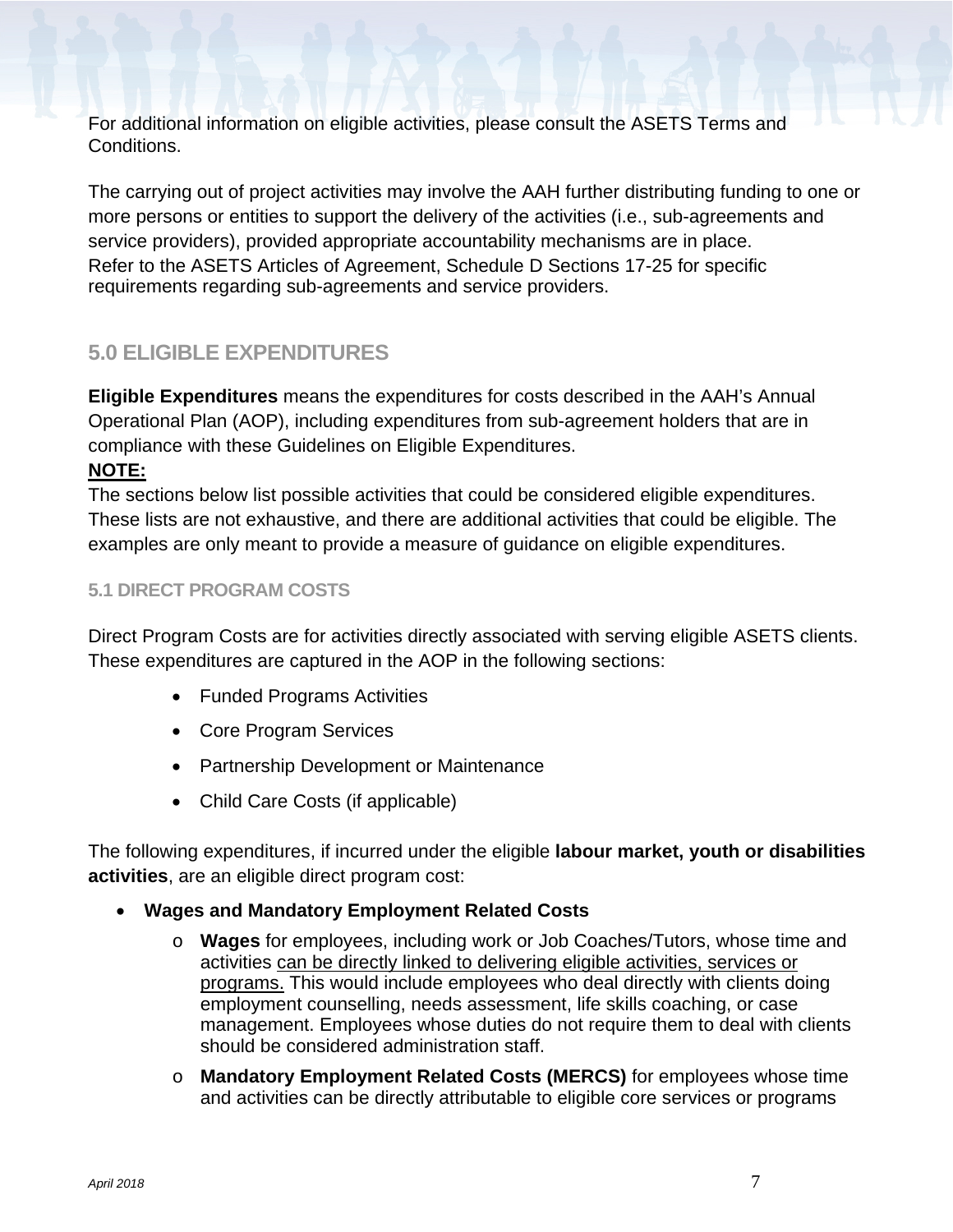(including employer portions of Employment Insurance Premium, Canada Pension Plan, workers' compensation, health care benefits, accrued vacation pay per applicable labour code, other employer costs required in relation to staff).

- o **Other employment-related benefit costs for program staff** (group medical, dental, pension, etc.) where justified by current organizational Human Resources (HR) policies.
- o **Other HR costs** such as extended illness and maternity leave, vacation leave not already claimed from the Department under MERCs, etc., for program staff where justified by current organizational HR policies and provincial labour standards. Costs related to this item cannot be included as a contingency option.
- **Professional Fees** means services provided in support of participants/clients ASETS interventions (i.e. vocational assessments, needs assessments, services provided by Indigenous Elders who are offered gifts or payments for recognition in the form of honoraria)
- **Organizational Capacity Building / Professional Development** means activities in support of organizational capacity building. It includes:
	- o strengthening and/or enhancing organizational capacity of direct program delivery staff; and,
	- o other new or existing locally designed capacity building initiatives compatible with the objectives of ASETS, including training and succession planning to meet the relevant requirements of program delivery.
- **Participant Costs means any wages, MERCs (as required by law) or benefits (as** required by collective agreement or company policy), any support payments, tuition fees, participation or completion bonuses paid by the Recipient to, or on behalf of, Project Participants:
- **Tuition fees** to either public or private educational institutions for providing a training or instruction course or program to a participant.
- **Mentor wages** (under Youth projects)
- **Fees associated with Academic upgrading** acquiring a high school diploma or General Educational Development (GED), secondary school pre-requisites needed to enroll in vocational training and/or post-secondary training programs.
- **Fees associated with Essential skills development -** literacy skills training, second language training (reading/writing), resumé writing, financial literacy, budgeting, and basic computer skills (Microsoft Word, Outlook, Excel) etc.
- **Fees associated with Self-employment services** an intervention that provides direct financial assistance, business training or professional support to enable a client start his/her own business or continue in a career of self-employment. Assistance may include providing support for training in business start-up and development from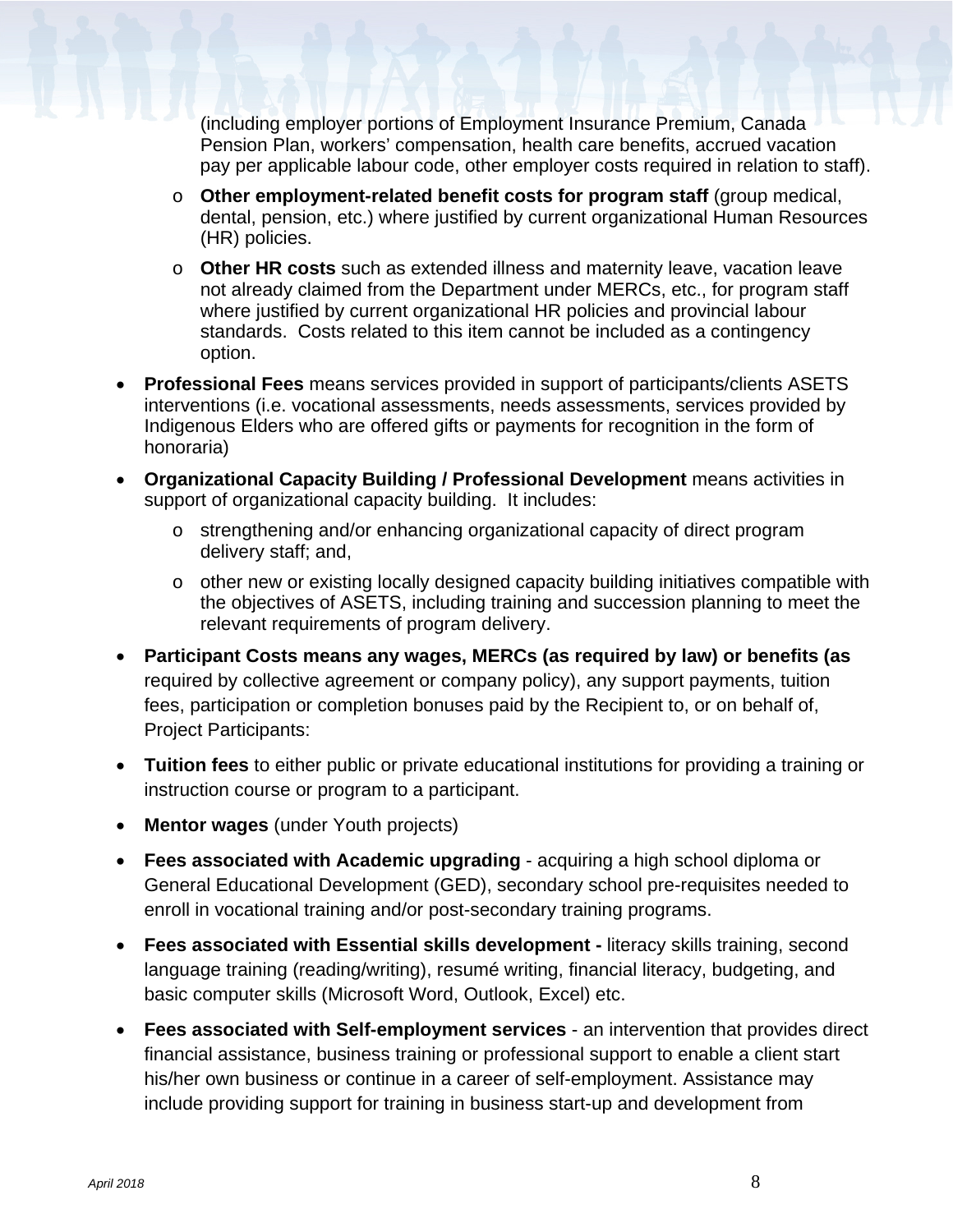accredited business school, assistance with business plan development, for professional advice for marketing, accounting and financial management and for professional advice to determine where a good office location could be. This would not include paying for rent and other ongoing operational costs such as salary or wages.

• **Completion bonuses (stipends)** paid by the Recipient to, or on behalf of, Project Participants (Lump sum paid to individual participants upon successful completion of their ASETS intervention(s). Completion bonuses are typically used as an incentive for clients with multiple barriers, such as youth at risk, or those most likely not to complete an ASETS intervention (e.g. repeat clients). The maximum amount payable is \$500 per participant).

*Note: As per Canada Revenue Agency's guidance, completion bonuses are taxable , not insurable (towards EI) and not pensionable*

- **Identification requirements** activities related to securing employment, including obtaining necessary identification (birth certificate, Social Insurance Number, driver's licence or other identification).
- **Living expenditures -** financial assistance provided to a client participating in a training or employment ASETS intervention. Assistance includes, but is not limited to accommodation, food, laundry, local and long distance telephone calls incurred for the duration of the ASETS intervention.
- **Relocation and mobility** for clients financial assistance provided to a client and their family to succeed in training outside of their communities as well as costs related to relocation/mobility to secure employment. Recipients shall select the option offering the best value for money. Once the client and family have relocated, the clause on "Travel and transportation costs for clients/participants" will apply for the client's transportation costs at destination.
- **Disability-related supports** disability supports such as attendant care, note takers, sign language interpreters, etc. required to facilitate participation of clients with a disability in an ASETS intervention.
- **Disability-related incremental costs** refers to additional per diems (daily rates) for fees for assistance provided, for example, to pay fees for a job coach for 4 hours per day, 3 days per week for the first three months of employment, to facilitate the participant's integration to both the job duties and the workplace itself or costs for an attendant to help a disabled person attend an interview / meeting / etc.
- **Dependent care costs** Financial assistance provided to a client while participating in an ASETS intervention for the provision of care for those who are young, ill, elderly or disabled and dependent on the participant. Coverage for the provision of care is also eligible outside of regular business hours, including evenings and weekends.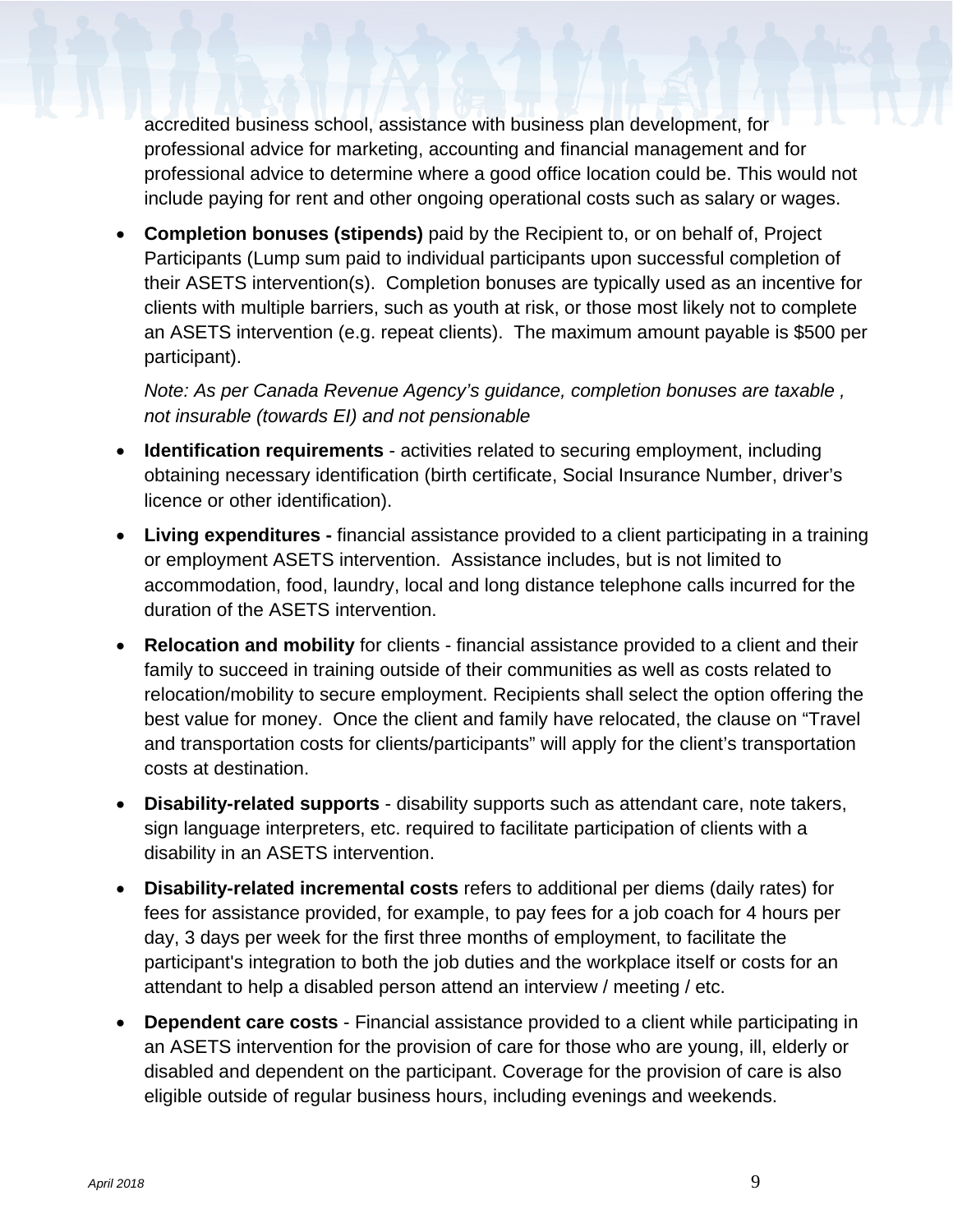- **Criminal record official pardon** is a financial assistance provided to a client for the purpose of obtaining an official pardon, including legal fees.
- **Adaptive technology set-up** may include the purchase of a voice-activated computer, specialized furniture, or other personal or physical supports as recommended by a qualified assessor. Recommendation from a qualified assessor will be retained on the client file.
- **Materials, supplies, books and testing materials** personal support to a client to provide materials and supplies required to participate in an employment or training activity, interview or job start up. Eligible items include hard hats, safety boots and equipment, safety glasses, work apparel including business apparel, haircuts, text books, work books, test fees, etc.
- **Travel and transportation costs for clients/participants** this includes reimbursement of travel costs related to program activities, including bus passes/tickets, reimbursement of mileage to participants, per diem payments for meals and incidentals, and accommodation, the cost of obtaining a driver's licence including training, and transportation for clients with disabilities.

The benchmark for the ASETS program will be the rates published by the National Joint Council (NJC) [\(http://www.njc-cnm.gc.ca/directive/travel-voyage/index-eng.php\)](http://www.njc-cnm.gc.ca/directive/travel-voyage/index-eng.php) or the organization's travel policies. Costs that exceed the organization's policy or the NJC rates will need to be accompanied with a justification.

• **Travel and transportation costs for employees directly related to program activities -** this includes reimbursement of mileage to staff in support of outreach programs (e.g. mobile service), per diem payments for meals and incidentals, and accommodation.

The benchmark for the ASETS program will be the rates published by the National Joint Council (NJC) [\(http://www.njc-cnm.gc.ca/directive/travel-voyage/index-eng.php\)](http://www.njc-cnm.gc.ca/directive/travel-voyage/index-eng.php) or the organization's travel policies. Costs that exceed the organization's policy or the NJC rates will need to be accompanied with a justification.

- **Parking for clients** financial assistance provided to a participant requiring parking while participating in a training or employment ASETS intervention. Assistance may cover parking incurred for the duration of the ASETS intervention, and is based on local/regional prevailing rates and reimbursement of actuals.
- **Wage subsidies and subsidies for MERCs or other paid to Employers** these subsidies are normally capped at 50% of wages and MERC for private sector employers and 100% of wages and MERC for a public sector employer or public service body.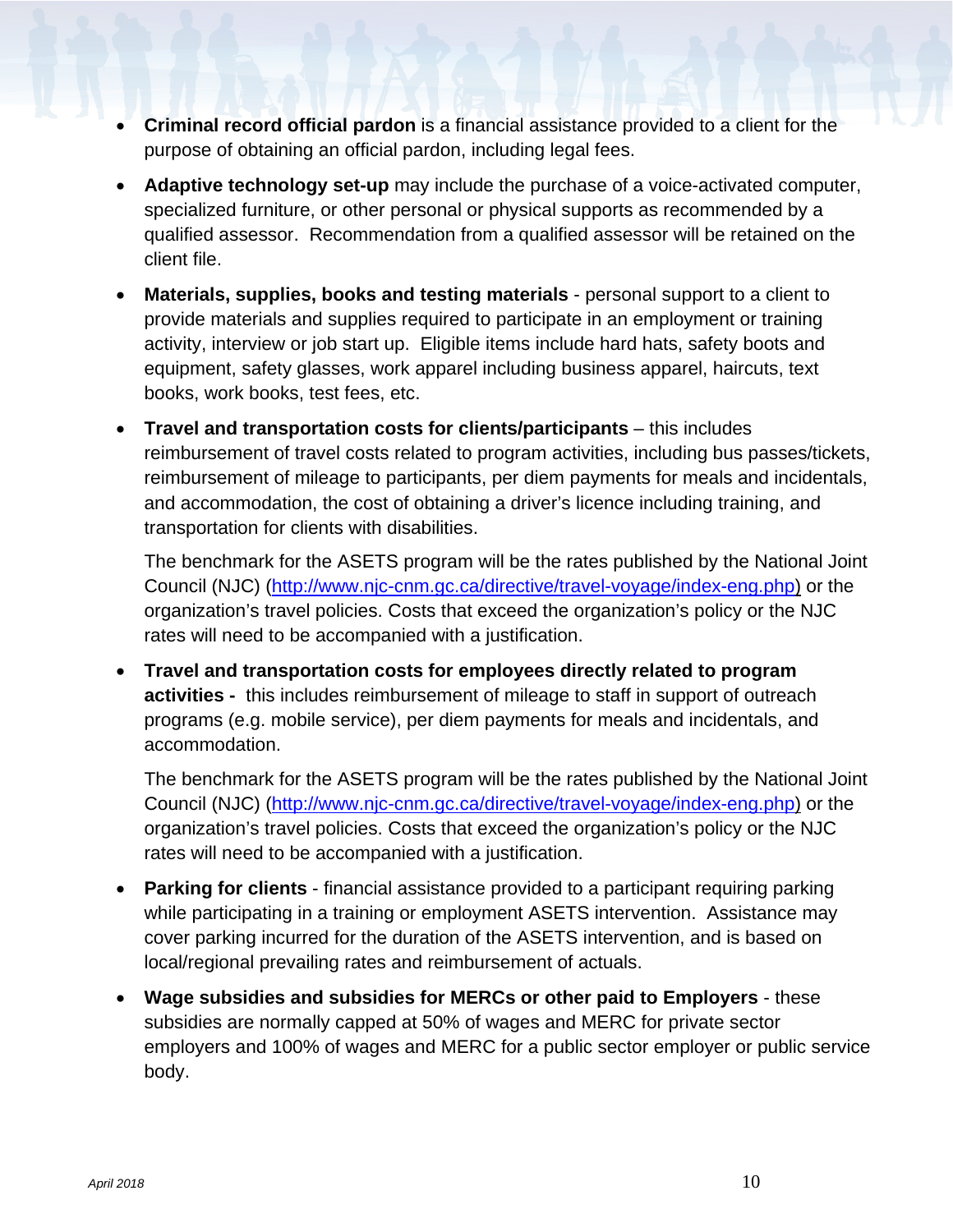- **Food costs provided to participants in training activities** these costs are eligible when providing nourishment is considered to contribute to the participants' successful completion of the training.
- **Participants' wages or allowances** income support to individuals on ASETS interventions based on prevailing provincial/territorial minimum wage rate.
- **Level upgrading – certification** short-term training to help clients access employment e.g. First Aid and CPR training, WHMIS courses, SmartServe, French training as a second language (for participants residing in the province of Quebec), etc.
- **Activities in support of all in-school youth** that promote the importance of education, provide better access to information on future career opportunities and/or employment requirements.

Where AAHs further distribute the contribution funding to a third party in support of the eligible activities referred to above, provided or delivered by the third party to participants, payments by the AAHs to reimburse the third party for the expenditures are also eligible expenditures. However, any payments by AAHs to a third party for participant-related expenditures other than those permitted above are not eligible expenditures.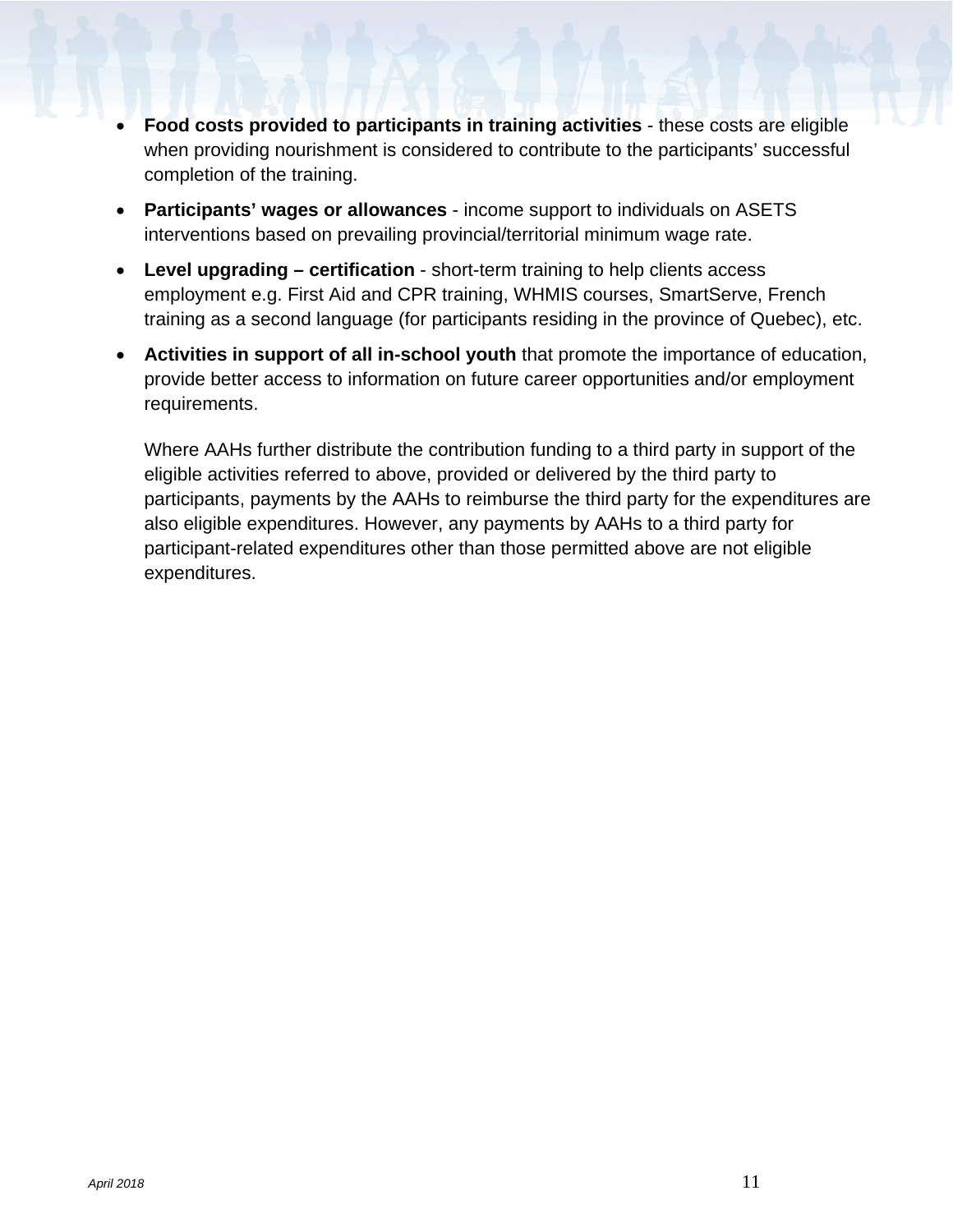

#### <span id="page-11-0"></span>**5.2 ADMINISTRATION COSTS (INDIRECT COSTS)**

Administration Costs are expenditures incurred by the Recipient in the course of its regular operations that, though indirectly related to the delivery of programs, enable the Recipient to manage the delivery of programs successfully.

The following administration expenditures are eligible costs:

- **Wages and Mandatory Employment Related Costs** 
	- o **Wages for employees** whose time and activities are not directly attributable to delivering eligible core services or programs to clients are indirect costs and should be included as administrative costs.
	- o **Mandatory Employment Related Costs (MERCS)** for employees whose time and activities are not directly attributable to eligible core services or programs (including employer portions of Employment Insurance, Canada Pension Plan, Workers' compensation, health care benefits, accrued vacation pay per applicable labour code, other employer costs required in relation to staff).
	- o **Other employment-related benefit costs** for employees (group medical, dental, pension, etc.) where justified by current organizational Human Resources (HR) policies.
	- o **Other HR costs** such as extended illness and maternity leave, vacation leave not already claimed from the Department under MERCs, etc., for employees where justified by current organizational HR policies and provincial labour standards. This is not a contingency option.
- **Professional fees -** This refers to contracting in support of administration of the ASETS program. Possible examples include bookkeeping, janitorial, services, internet technology (IT), and equipment maintenance services.
- **Legal** fees This includes reasonable allowance for costs related to review of lease for premises, and of agreements to be entered into by the ASETS Agreement Holder (please review sections 6 and 16 of Ineligible expenditures).
- **Travel and transportation costs** not directly related to program activities This includes travel for staff working on the administration of the agreement to participate in the capacity building/professional development including for staff training and workshops, travel to partnership meetings, ASETS quarterly meetings, etc.

The benchmark for the ASETS program will be the rates published by the National Joint Council (NJC) [\(http://www.njc-cnm.gc.ca/directive/travel-voyage/index-eng.php\)](http://www.njc-cnm.gc.ca/directive/travel-voyage/index-eng.php) or the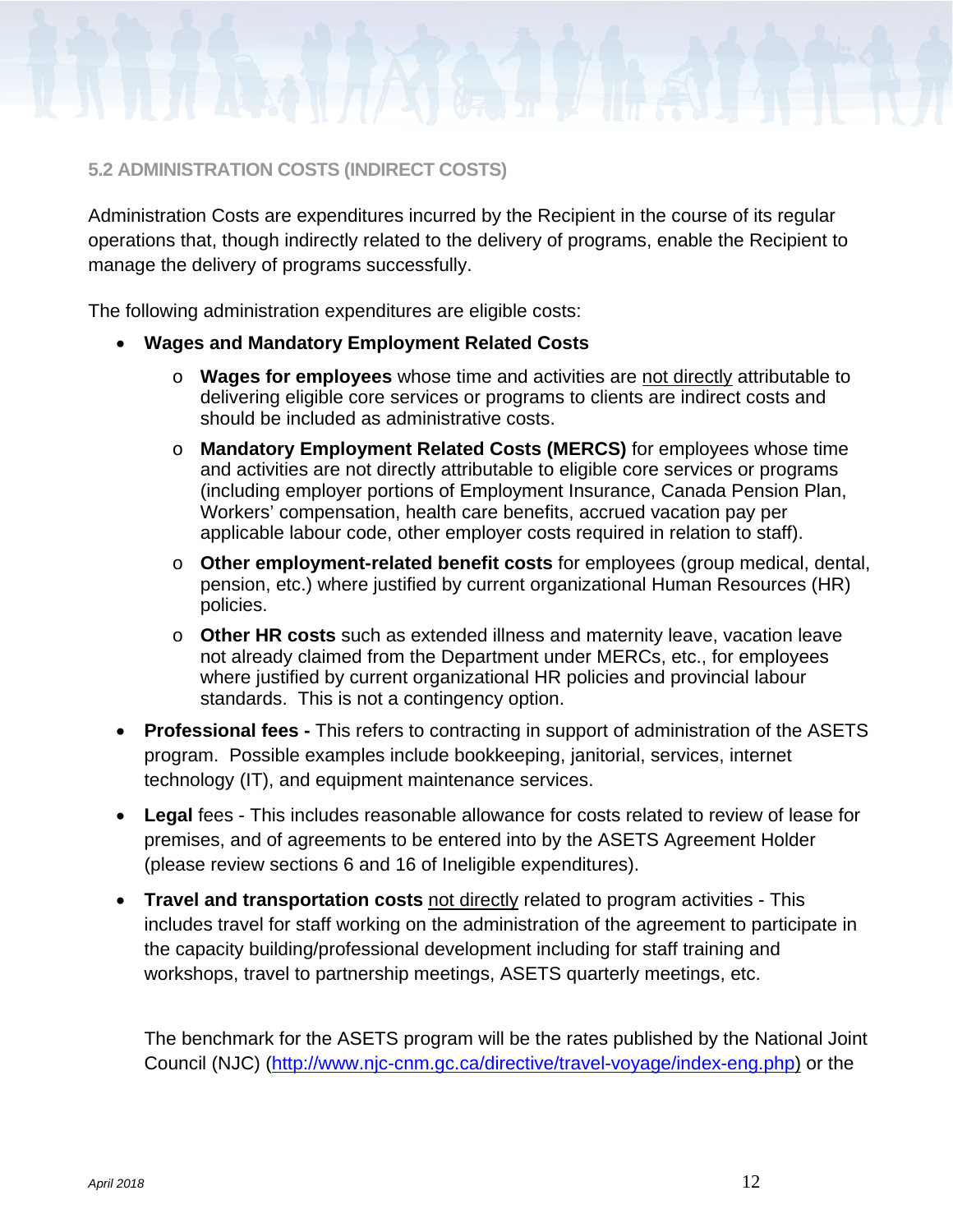organization's travel policies. Costs that exceed the organization's policy or the NJC rates will need to be accompanied with a justification.

- **Audit costs** This can be either or both of the pro-rated cost of auditing the books and records of the whole organization in relation to ASETS funding or the entire cost of the special audit examination referred to in Section 12 of Schedule D, Financial Management and Accountability Requirement, of the funding agreement.
- **Organizational Capacity Building / Professional Development** Activities in support of organizational capacity building may include:
	- o Strengthening and/or enhancing organizational capacity of Administration staff; and Other new or existing locally designed capacity building initiatives compatible with the objectives of ASETS, including training and succession planning to meet relevant requirements of the ASETS agreement.

#### • **Other Related costs**

The following costs are also considered eligible:

- o Staff disability supports (personal or physical supports recommended by a qualified assessor to accommodate staff with disabilities);
- o Staff training for disability-related issues (e.g. sign language training);
- o Rental of premises;
- o Utilities (heating, ventilation and air-conditioning, electrical power generation and distribution, water purification, storage and distribution, sewage handling, treatment and disposal, fuel storage and handling and water heating);
- o Equipment lease / rental / purchase (including computers, fax machines, etc.);
- o Computer software;
- o Costs associated with applicant-owned assets (e.g. computers, furniture);
- o Business licenses and permits;
- o Advertising costs (newspaper ads, flyer production, etc.). Marketing, Communication / Promotion of programs/activities for participants could also be claimed under Core Programs;
- o Insurance (fire, theft, liability);
- o Operational costs (phone/fax, mail, internet, printing, equipment repair and maintenance, staff professional development);
- o Materials and supplies (pens/pencils, paper, cleaning supplies, subscriptions);
- o Bank charges (regular monthly fees are covered, but late fees and overdraft penalties may not be eligible depending on the circumstances in which they were incurred);
- o IT maintenance; ,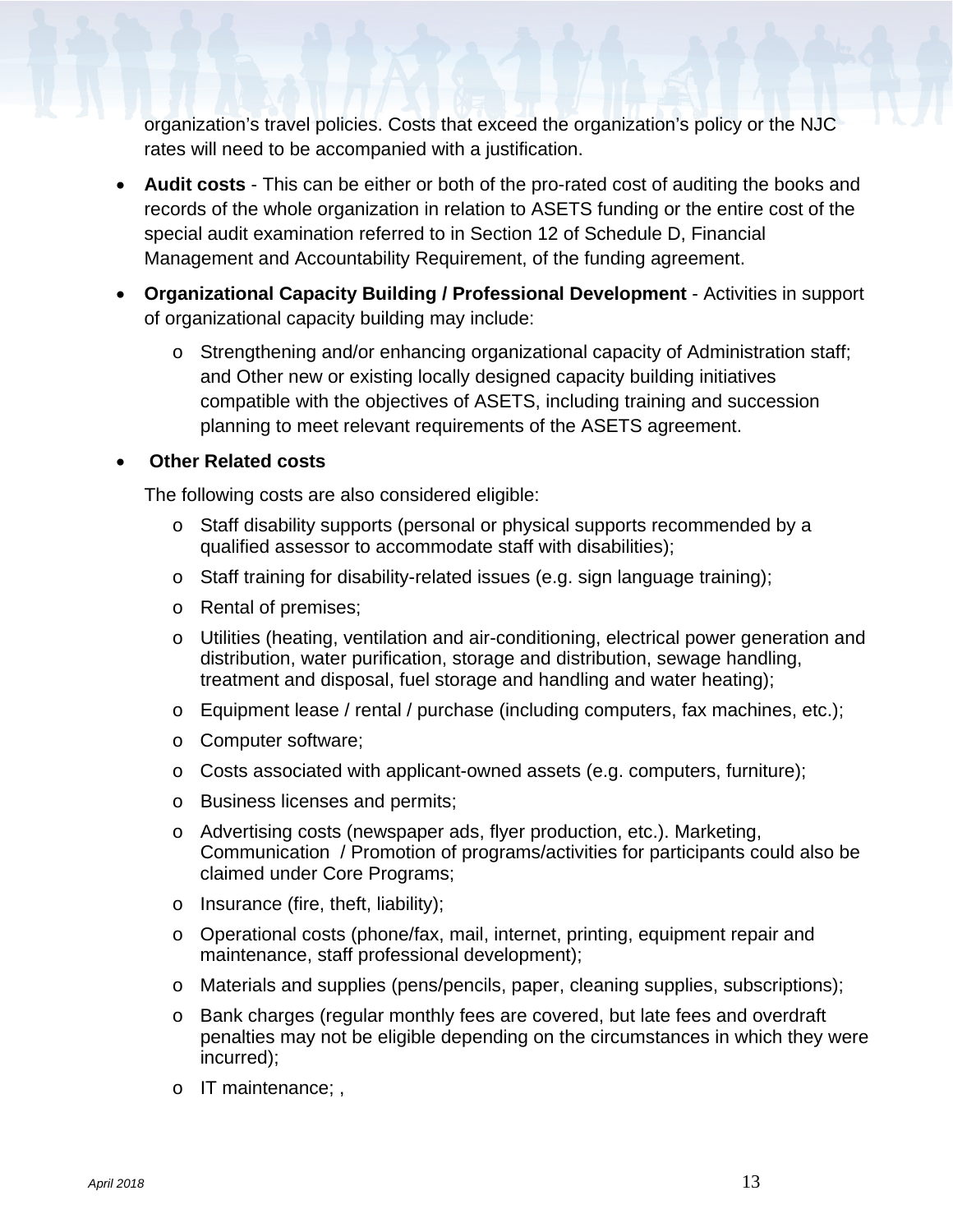- Staff and volunteer transportation, when working off-site (bus fare, taxi and parking, per diem for meals and incidentals as well as mileage must not exceed the rates published by the Treasury Board Secretariat or the organization's policies); and,
- o Other costs deemed necessary to achieve results within the program objectives.

The administration costs should not exceed 15% of the total contribution *(CRF, EI and FNICCI funding).* If total administration costs exceed 15%of the total contribution, a justification must be provided and the rate must be negotiated in advance and approved by Canada *(as per ASETS Terms and Conditions)*. In cases where over 15% is approved, the justification should include whether or not the amount requested takes into account the administration costs for sub-agreement holders.

#### <span id="page-13-0"></span>**5.3 CAPITAL COSTS**

Under ASETS, a capital asset is any single or composite asset (i.e. a collection of unique capital assets which form an identifiable functional unit) with a purchase value of more than \$5,000 (excluding GST/HST)) that is not physically incorporated into another product and that remains functional at the end of the project. Examples are provided on page 12. Capital Costs should be reflected in the appropriate Cost Category *(*e.g. Capital Costs to administration costs versus Capital Costs related to direct client support or in support of a funded project).

• A capital cost is incurred to purchase goods and services that will remain useful at the end of the project.

**A Capital Asset** is any single or composite asset with a purchase value of more than \$5,000 (taxes excluded) that is not physically incorporated into another product and that remains functional at the end of the project. For example, four \$500 chairs are not capital assets because each chair is functional on its own and, as a single unit, falls below the established threshold of \$5,000.

**A composite asset** is a collection of unique assets that form one identifiable functional unit, where all components are required for the asset to be functional. The collection of assets is treated as a single capital asset if the total cost of all individual items together is greater than \$5,000. For example, a personal computer composed of a hard-drive, a monitor, a keyboard, a mouse and cabling can be defined as a composite capital asset.

- Capital assets with a purchase price of less than \$5,000 are considered expenditures.
- The following apply only to items over \$5,000: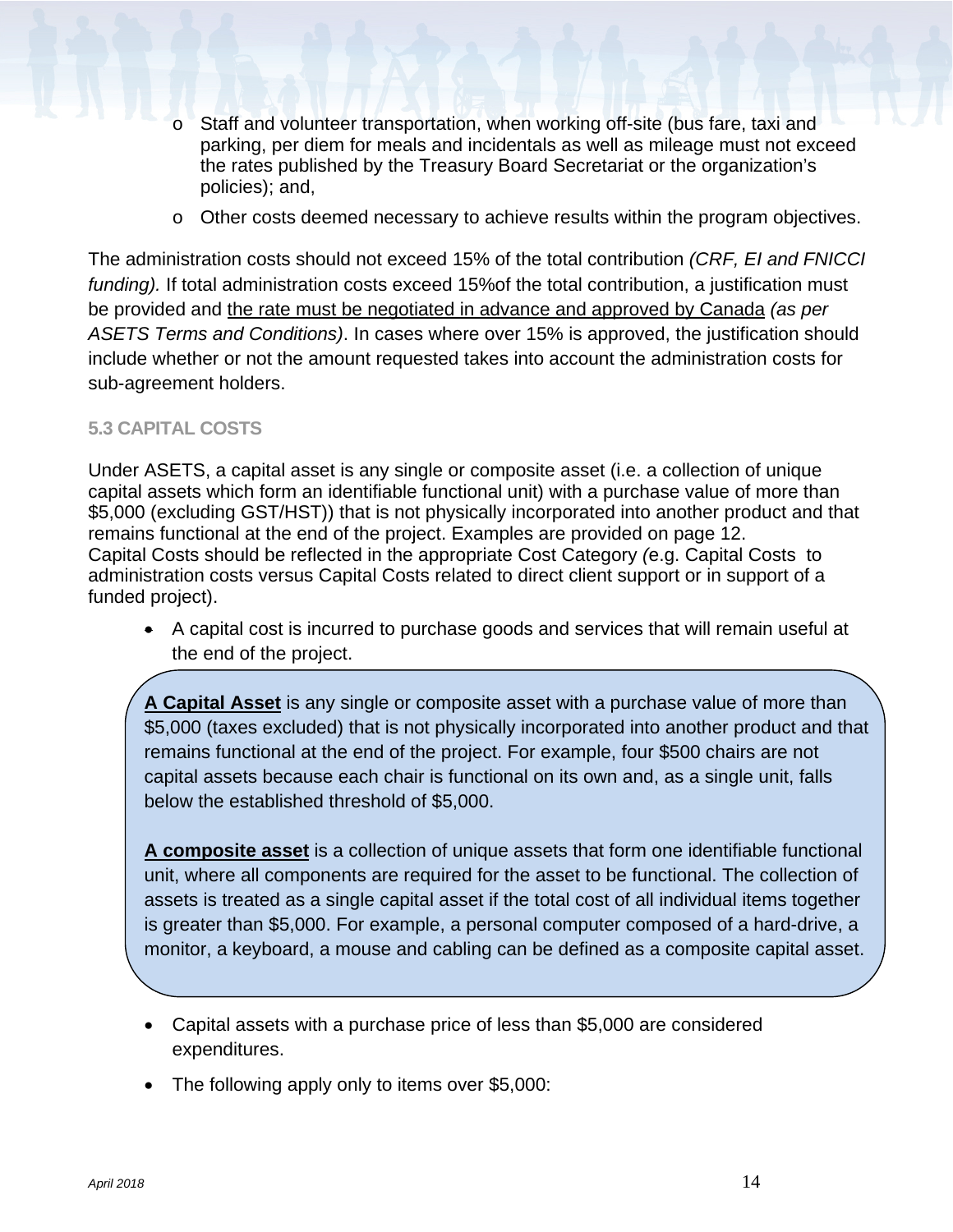- During the Period of the Agreement, the Recipient shall preserve any asset costing \$5000 or more which is purchased by the Recipient with funding provided under this Agreement and shall not dispose of it unless Canada authorizes its disposition.
- o Capital Assets with a purchase price greater than \$5,000 must be tracked for inventory purposes.
- o All capital assets acquired by the Recipient or by a third party over \$5,000 (excluding GST/HST) will require the written approval of Canada before purchase and include a plan for disposal of the asset at the termination of the project for which the capital asset was purchased *(as per the ASETS Terms and Conditions).*

#### **Ineligible capital costs are**:

- o Capital costs for the purchase of land or buildings; and,
- o Capital costs for the construction of a building.

#### **Eligible capital costs are:**

- o repairs or renovations to support the participation of persons with disabilities; and,
- o repairs or renovations to support training needs as per program objectives.

#### <span id="page-14-0"></span>**5.4 CONTRACTS**

- The Recipient will use a competitive process when contracting for goods and services valued at \$25,000 or more (excluding GST/HST) in relation to the administration of activities funded under the agreement. The Recipient shall select the bid or proposal offering the best value for money.
	- o The Recipient must not unnecessarily divide a requirement for goods and services into a number of smaller contracts (contract splitting).
	- o For greater certainty the competitive process requirement does not apply to contracts for services with service providers or subagreements holders.

The Recipient must inform Canada, in writing, of any exception to the requirement to use a competitive process including justification as to why the competitive process was not followed for any sole-source contracts.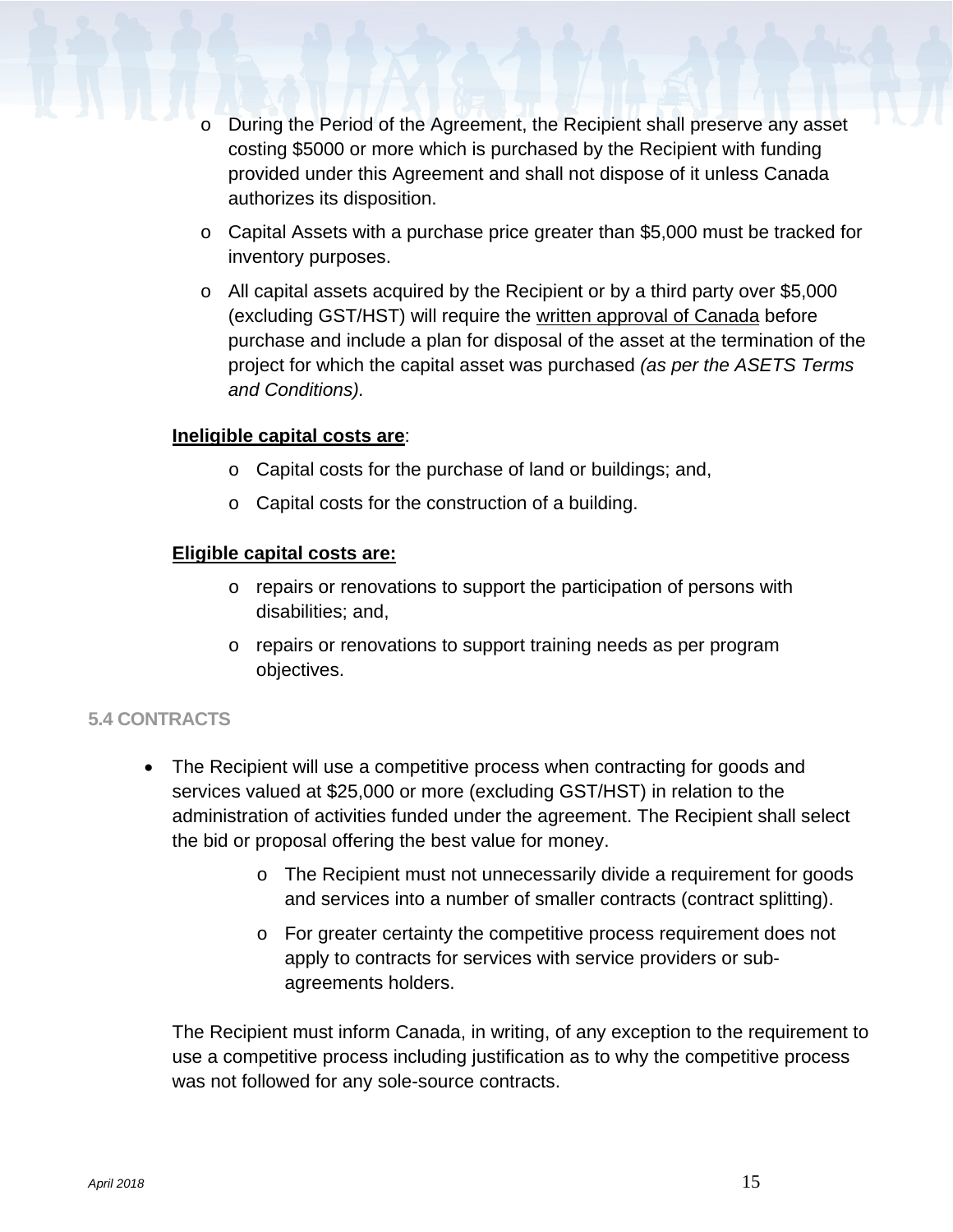- The purchase/lease of a vehicle for program-related activities is an eligible expense. The bid or proposal offering the best value for money should be selected.
- Assistance may be provided for capital costs to a maximum of \$1,000,000 (\$1 million) per year per agreement with prior written approval of Canada *(as per the ASETS Terms and Conditions).*

#### <span id="page-15-0"></span>**5.5 FIRST NATIONS AND INUIT CHILDCARE INITIATIVE (FNICCI)**

#### **Eligible Expenditures for direct program costs under FNICCI include:**

- 1. Core operating costs, for new and existing child care seats, to a maximum of \$6,500 per full-time seat (Capital costs, training, start-up, eligible food and program support and development costs are in addition to the \$6,500 maximum);
- 2. Assistance may be provided for eligible capital costs to a maximum of \$1,000,000 (\$1 million) per year per agreement per child care facility with prior written approval of Service Canada *(as per the ASETS Terms and Conditions)* for the construction or renovation of facilities in accordance with provincial/territorial standards and building codes.

#### **Eligible projects could include:**

- Upgrades to existing buildings to bring them up to standard;
- Expansion of existing facilities to accommodate more day care spaces;
- Construction of day care facilities; and
- equipment necessary for the operation of a child care service
- 3. Training costs for child care workers related to accreditation and professional development;
- 4. Start-up costs, such as the establishment of accredited First Nations and Inuit designed and controlled early childhood training programs and planning costs at the local and regional level;
- 5. Costs of food in the form of healthy meals and snacks for nourishment for the purposes of child care; and,
- 6. Program support and developmental costs, not to exceed 12.5% of the total contribution for child care activities to support the creation of uniquely First Nations and Inuit services, including:
	- a. program enrichment costs such as special programming to meet cultural, language, special needs;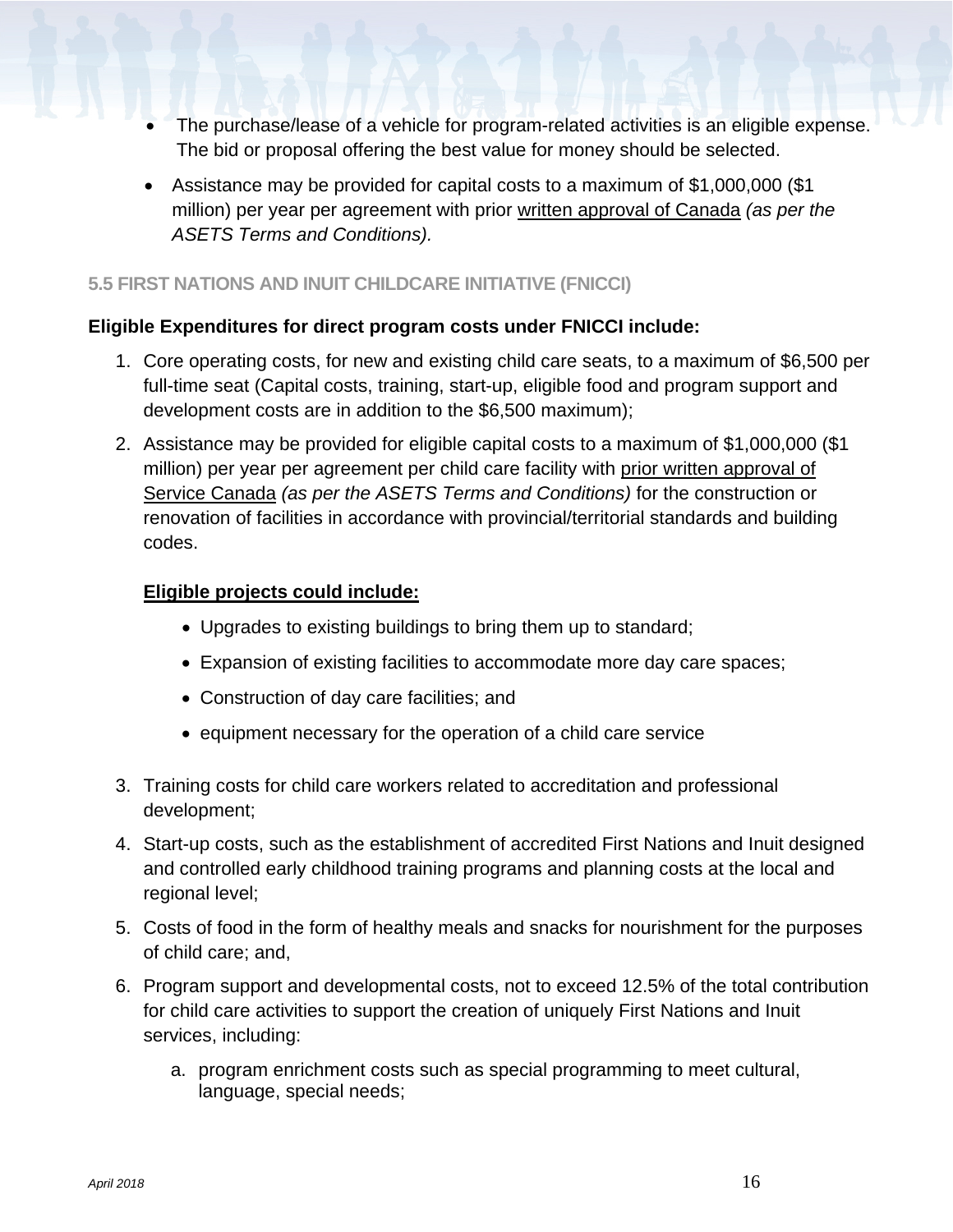- b. to facilitate improved linkages with related services;
- c. to develop and maintain First Nations and Inuit regional technical and licensing support mechanisms; and,
- d. to develop First Nations and Inuit standards and accreditation approaches.

#### **First Nations and Inuit Childcare Initiative (FNICCI) funding cannot be allocated to other cost categories or funding streams, and cannot be used for other purposes besides childcare.**

## <span id="page-16-0"></span>**6.0 INELIGIBLE AND DISPUTED EXPENDITURES**

Cost items that in any way provide a personal gain beyond the objective of the agreement are deemed to be ineligible. Ineligible costs are defined in the agreement between the ASETS Agreement Holder and Canada. The final version of the signed agreement is authoritative on ineligible costs. Where there is a dispute about eligibility, the agreement overrides any policy or guideline issued by the Treasury Board or the Department, including the Terms and Conditions of the program.

Notwithstanding, some costs are conditionally eligible and should be negotiated with Service Canada. Because some costs are conditional, there may be differences of opinion relating to these items. The agreement provides for the Department to request additional information relating to the agreement and its administration. When clarifications are required to determine whether conditions for eligibility have been met, AHs may be requested to provide a justification, in writing, of their position. Once all of the facts and rationales have been received, the matter may need to be referred to program management for a decision.

Below is a list of expenditures that are ineligible. Where appropriate, information on when costs could be considered eligible with additional information and/or supporting documentation is included:

#### **1. Costs associated with fundraising activities**

Costs associated with fundraising for the ASETS Agreement Holder or related organizations are unconditionally ineligible.

Costs associated with a client participating in non-related fundraising activities as a method of gaining employment experience or skills development are potentially eligible and would need to be justified.

**2. Canada Revenue Agency or payroll penalties and interest** These costs are unconditionally ineligible.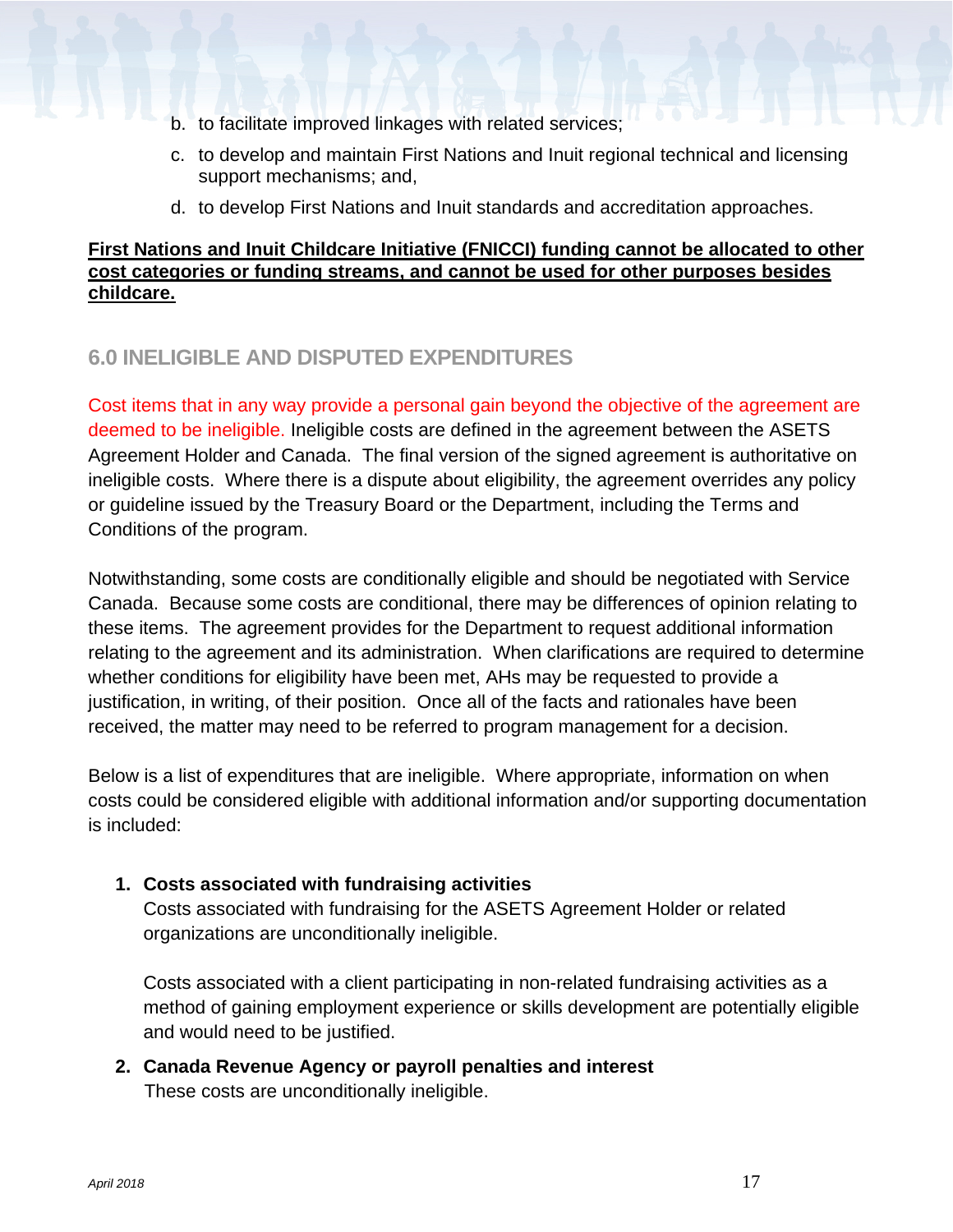### **3. Traffic fines and penalties**

These costs are unconditionally ineligible.

#### **4. Parking / Parking passes for AH's employees;**

Parking charges for employees at the organization's offices are not eligible for reimbursement and parking spaces should not be included in the rental agreement. However, parking will be reimbursed for ASETS Agreement Holder employees on travel status only.

#### **5. Food and non-alcoholic beverage costs (hospitality)**

Food and non-alcoholic beverage costs are **only** permitted in the following circumstances:

- The provision of food and non-alcoholic beverages to participants in training activities where it provides nourishment that is considered to contribute to the participants' successful completion of their training (i.e. providing breakfast for youth-at-risk participating in a training program, providing a nutritious lunch as part of the objectives of a training session for clients with multiple barriers, etc.).
- The provision of food and non-alcoholic beverages in the form of healthy meals and snacks for nourishment for the purposes of child care.
- Providing meals and refreshments at working sessions (where there is a benefit in keeping the group together for networking or for keeping on time).
- Meal replacement for an employee or officer required to work three or more hours of overtime immediately before or after their scheduled hours of work when not on travel status.

*Justifications should be on file. Requests for reimbursement of hospitality should include a brief summary of the event for which a claim is being made. This summary should include the date(s), purpose of the event, and a full list of participants. Participants who are also submitting travel claims should not claim for meals provided at the event. Use of hospitality will be assessed for reasonableness using the Treasury Board Secretariat guidelines on hospitality as a benchmark. Alcoholic beverages are unconditionally ineligible.*

#### **6. Legal fees and court awards for inappropriate/ illegal activity**

These costs are unconditionally ineligible *(please review section 16 for legal fees related to dismissal employees).*

#### **7. Membership fees of staff**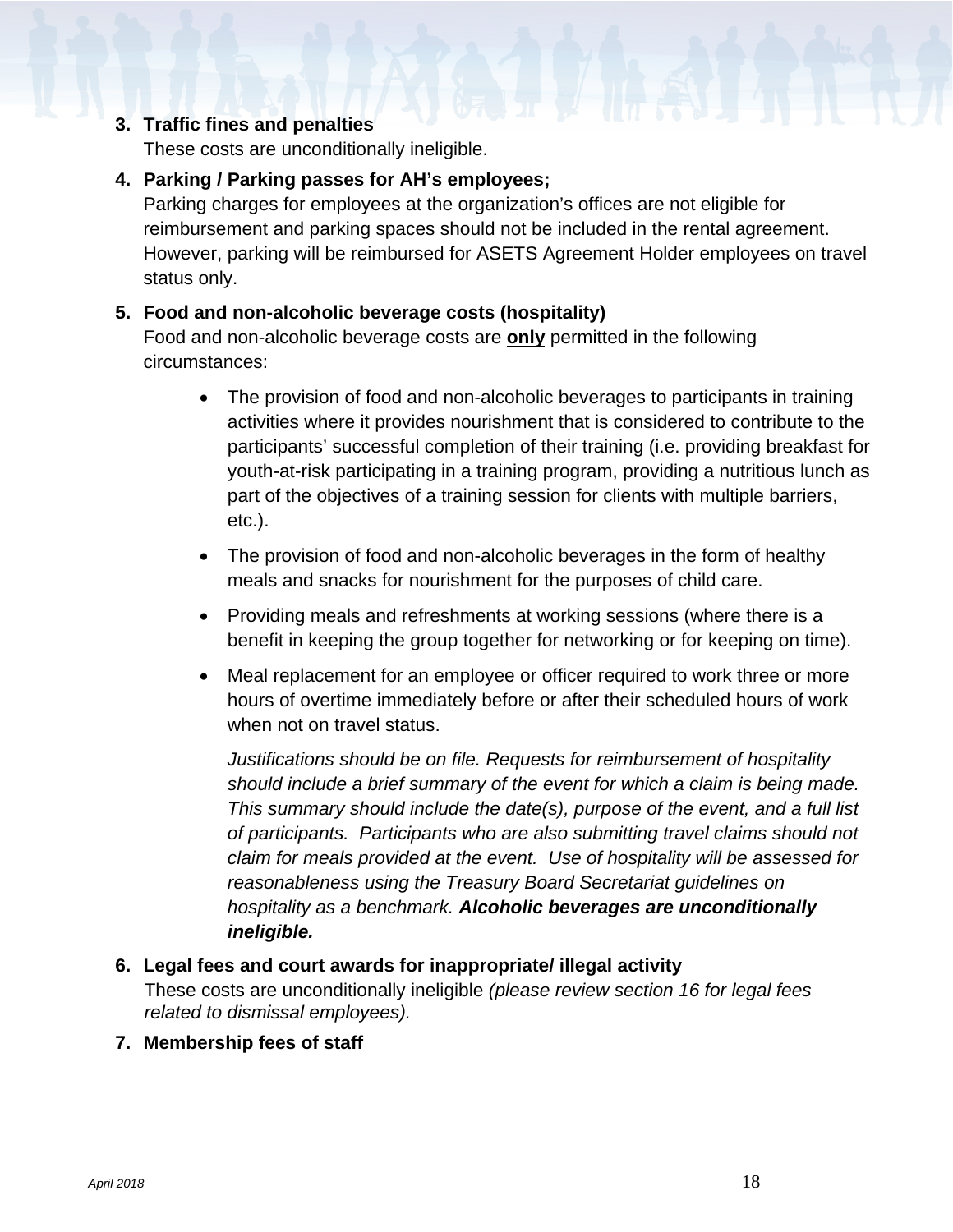- Membership fees of a personal nature are not reimbursable unless part of existing non-monetary employment benefits package. These include golf clubs, private clubs, and professional fees that are not required by law.
- Memberships in health clubs that are part of a wellness program may be permitted if available to all employees.
- Membership fees in public associations are permitted if the membership is related to the objectives of the ASETS program.
- Where possible the membership should be a corporate membership that allows the organization to choose any employee or director to represent it. Eligible public associations may include Chambers of Commerce, local business networks, and national education associations.

#### **8. Staff salary bonuses and Performance Pay**

As a general rule, bonuses and performance pay are not eligible for reimbursement. It is strongly preferred that all employee compensation is negotiated as part of his/her salary or wage structure. However, certain organizations may have standard retention or performance bonuses that are part of their overall compensation strategy. These bonuses must be part of a pre-existing policy of the organization or negotiated in a contract between the organization and an employees' union.

For bonus pay of any kind to be eligible, it must be identified in the annual operating plan under a separate line, but within the Salaries and Wages section, and reviewed by both parties as part of the AOP review process.

#### **To be eligible, bonuses must be:**

- administered as an additional salary or wage payment through the payroll system;
- based on clear rules so that the amount can be recalculated and verified;
- in accordance with clear, reasonable and verifiable targets that have been set and met if the bonus is based on performance; and,
- a reasonable amount.

*Note: "Reasonable" is defined as comparable to other similar positions in the geographic area. A bonus should not increase an employee's gross compensation to a level that exceeds the local rates for similar employment.*

#### **9. Purchase of alcoholic beverages**

These costs are unconditionally ineligible.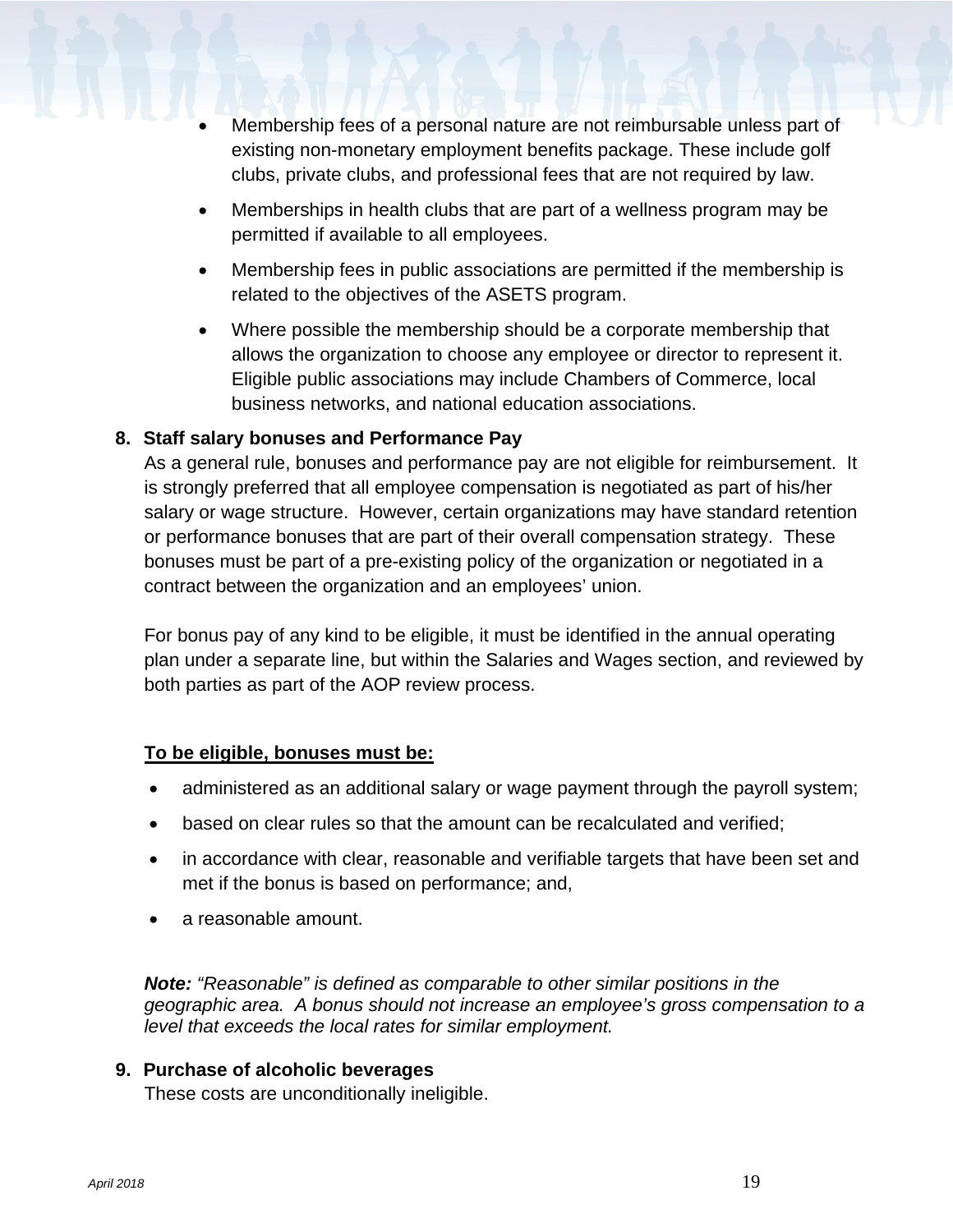#### **10.Purchase of any illegal substances**

These costs are unconditionally ineligible.

#### **11.Capital costs for the purchase of land or buildings**

These costs are unconditionally ineligible.

#### **12.Director's fees**

Director's fees are compensation to a member of a board of directors for their time in preparing for and attending meetings. According to Canada Revenue Agency guidelines [\(http://www.cra-arc.gc.ca/tx/bsnss/tpcs/pyrll/clcltng/spcl/pychrt-eng.html](http://www.cra-arc.gc.ca/tx/bsnss/tpcs/pyrll/clcltng/spcl/pychrt-eng.html)*)*, honorariums or director's fees paid to an employee or officer are taxable income and the appropriate information slips and returns should be prepared. EI and CPP should be deducted and the employer portion should be paid.

Director's fees are always ineligible expenditures when paid to the following persons:

- employees of the ASETS Agreement Holder;
- employees of an ASETS sub-agreement holder;
- employees of an organization that is closely related to the ASETS Agreement Holder, including sub-agreement holders;
- elected officials who receive a full time salary from their elected position; and,
- elected officials who are members of the board of directors by reason of their election to another position.
- Director's fees may be paid to persons who are recruited to serve on the board of directors for their expertise and who are not defined in an ineligible category above.

#### **13.Board meetings**

Board meeting costs are eligible only to the extent that the topics under discussion relate to the ASETS agreement and its administration. This is determined based on the percentage of meeting time used for ASETS business. Reasonable travel and accommodation costs associated with the meeting are also eligible. Attendees who are not members of the board may only be reimbursed if their attendance is required during ASETS related discussions.

*Note: Board Minutes and Records of Decision are no longer required to be submitted.*

#### **14.Gifts or payments for recognition**

#### **14.1 Cash or cash equivalent payments**

Cash (or equivalent) payments made to a guest speaker may be eligible when amounts paid are to guest speakers who were part of an eligible activity within the ASETS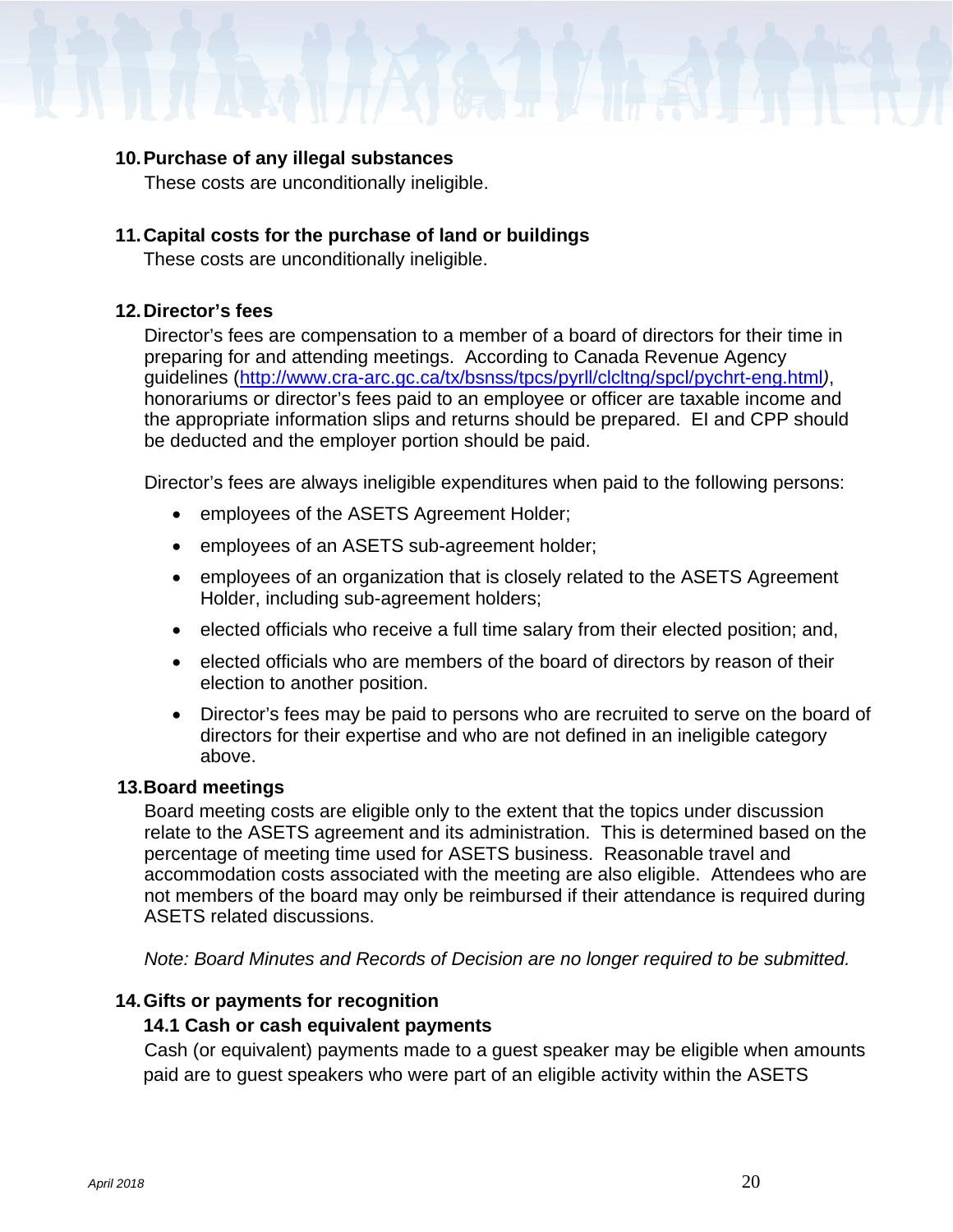agreement whether the amount was before (service fee) or after (honorarium) the service was rendered.

#### **14.2 Non cash gift**

A non cash gift made to a guest speaker may be eligible for reimbursement if it was required as a cultural or ceremonial gesture during an eligible activity within the ASETS agreement and the amount is reasonable.

#### **15.Termination of employees, severance pay and related legal fees**

#### **15.1 Mandatory Termination Costs**

Each ASETS Agreement Holder is required to abide by the applicable labour standards for their organization. These standards may be the provincial employment standards or the Canada Labour Code depending on the location of the ASETS Agreement Holder.

Payments for pay in lieu of notice and severance that are mandatory under the applicable employment standards legislation are considered to be a mandatory employment related cost and are unconditionally eligible.

#### **15.2 Layoff**

Severance is mandatory when an employee is laid off. The minimum amount of severance pay is given in the applicable labour code. Employers operating on reserve are under the Canada Labour Code. Off-reserve employers are typically under the jurisdiction of the applicable provincial employment standards. It is recommended that AAHs contact the Canada Revenue Agency and/or seek legal advice for specific guidance related to jurisdiction and labour laws.

Layoffs should only occur as part of a staff reduction or restructuring strategy. The amount of severance and the timing of such layoffs must align with the applicable labour code for the jurisdiction, be identified in the annual operational plan, and reviewed by both parties during the AOP review.

#### **15.3 Termination**

Termination for cause should be based on employee misconduct; or, on poor performance in cases where it is identified and only after a genuine attempt at remediation has occurred.

The reasonable cost of legal advice is eligible for reimbursement, to ensure that the proper steps are taken to avoid wrongful dismissal incurred by the ASETS Agreement Holder.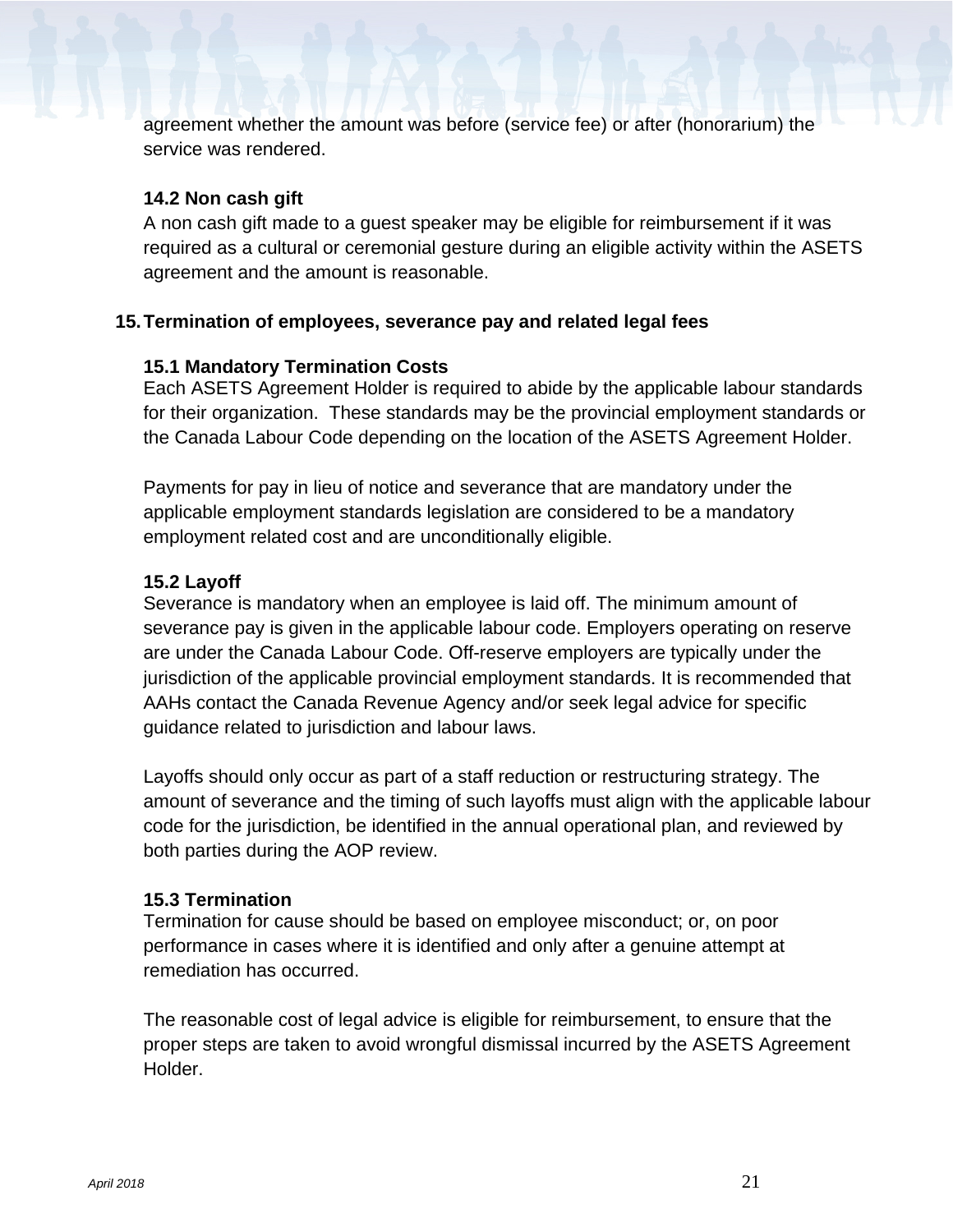There may be situations where it is deemed advisable to pay severance in excess of the mandatory payments required under employment standards legislation. After the decision to terminate an employee has been taken but before any payment to the terminated employee is made, the AH may make a business case to have any negotiated severance pay reimbursed. There must be a solid justification for amounts that exceed the applicable minimums in the relevant labour codes.

SC will make its determination to reimburse based on the merits of each case.

#### **15.4 Legal Fees related to Inappropriate or Wrongful Dismissal**

Legal fees and subsequent court awards for wrongful dismissal are not eligible for reimbursement. Since the Department is willing to pay for proper legal advice up front, there should be no cases of wrongful dismissal brought forward.

### <span id="page-21-0"></span>**7.0 QUESTIONS**

Please contact your SC Regional Senior Program Development Officer responsible for managing the agreement if you have questions regarding these guidelines or the ASETS program.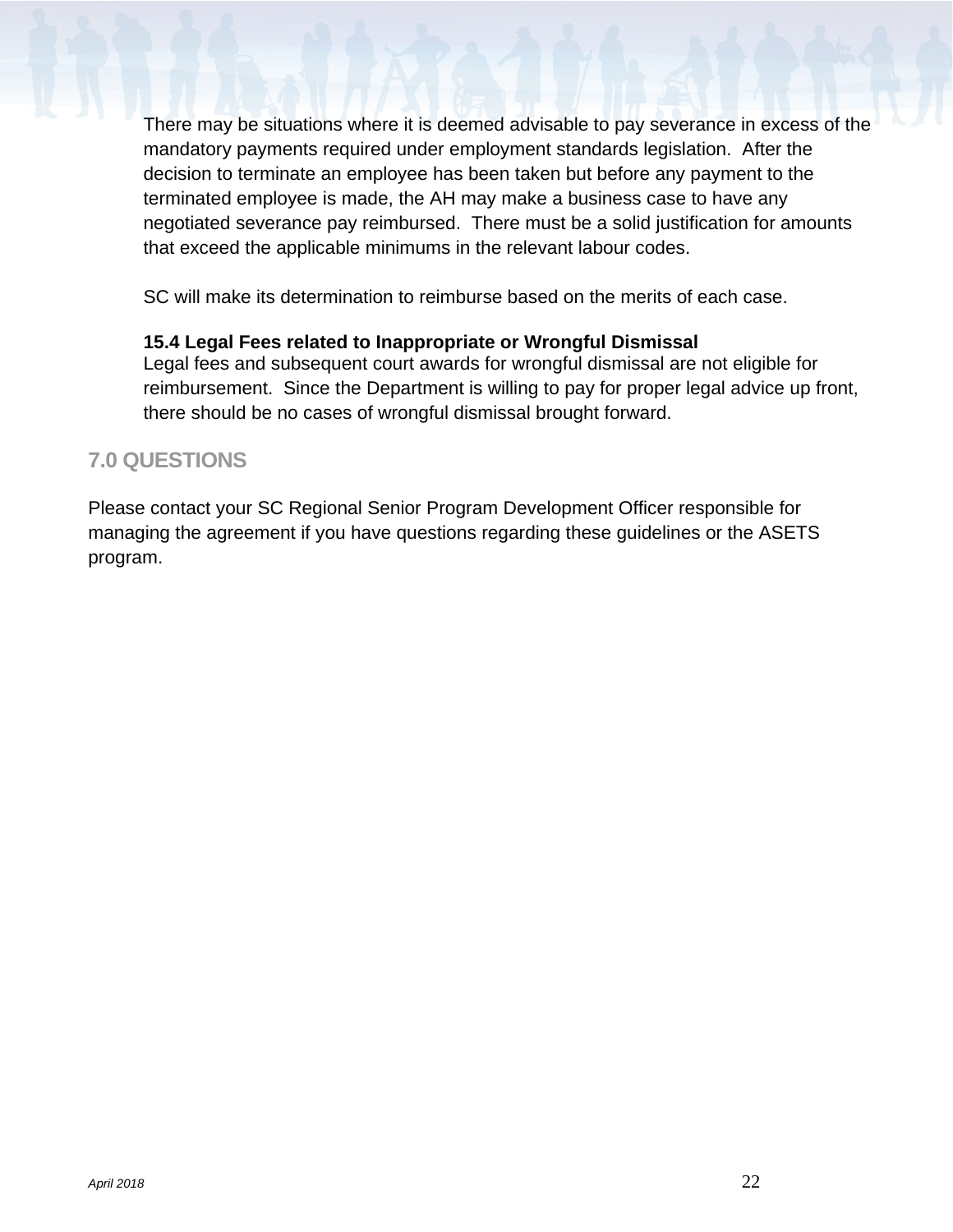# <span id="page-22-0"></span>**ANNEX A – ADDITIONAL DEFINITIONS**

- **Other Sources of funding** are defined as sources of funding that contribute to the project, but are separate from the funding received under ASETS.
- **A contract** is an agreement between a contracting authority and an individual or firm to provide a good, perform a service, construct a work, or lease real property. The contract document describes the subject of the transaction, the price and conditions agreed upon and the timeframe within which the goods or services are to be delivered.
- **Competitive process** is evidence that the Recipient has provided the opportunity for more than one organization to bid on a contract for goods and services. Examples could include:
	- $\triangleright$  An advertisement in a local paper inviting bids on a contract
	- $\triangleright$  A posting on a web-site inviting bids on a contract
	- $\triangleright$  Copies of emails/correspondence to a number of local suppliers asking them for a quote or to submit a bid on a contract.

A competitive process becomes important as it will compare the bids/proposals submitted by other organizations to determine if the cost is reasonable when compared with the activities to be performed by the contractor or subcontractor.

Fair and Accountable Competitive Process - any such process should provide for:

- $\triangleright$  Equal opportunity for contractors;
- $\triangleright$  Transparent tendering process;
- $\triangleright$  Appropriate method and scope of advertising, and;
- $\triangleright$  Impartial evaluation method
- The AH must inform Canada, in writing, of any exception to the requirement to use a competitive process.

Examples of the exception to the requirement to use a competitive process include:

- $\triangleright$  A repeat project where the same contract had been submitted for a competitive process under the previous agreement;
- $\triangleright$  Only one source is available for the particular good or service;
- $\triangleright$  Time is limited such that the successful completion of the project activities is in question.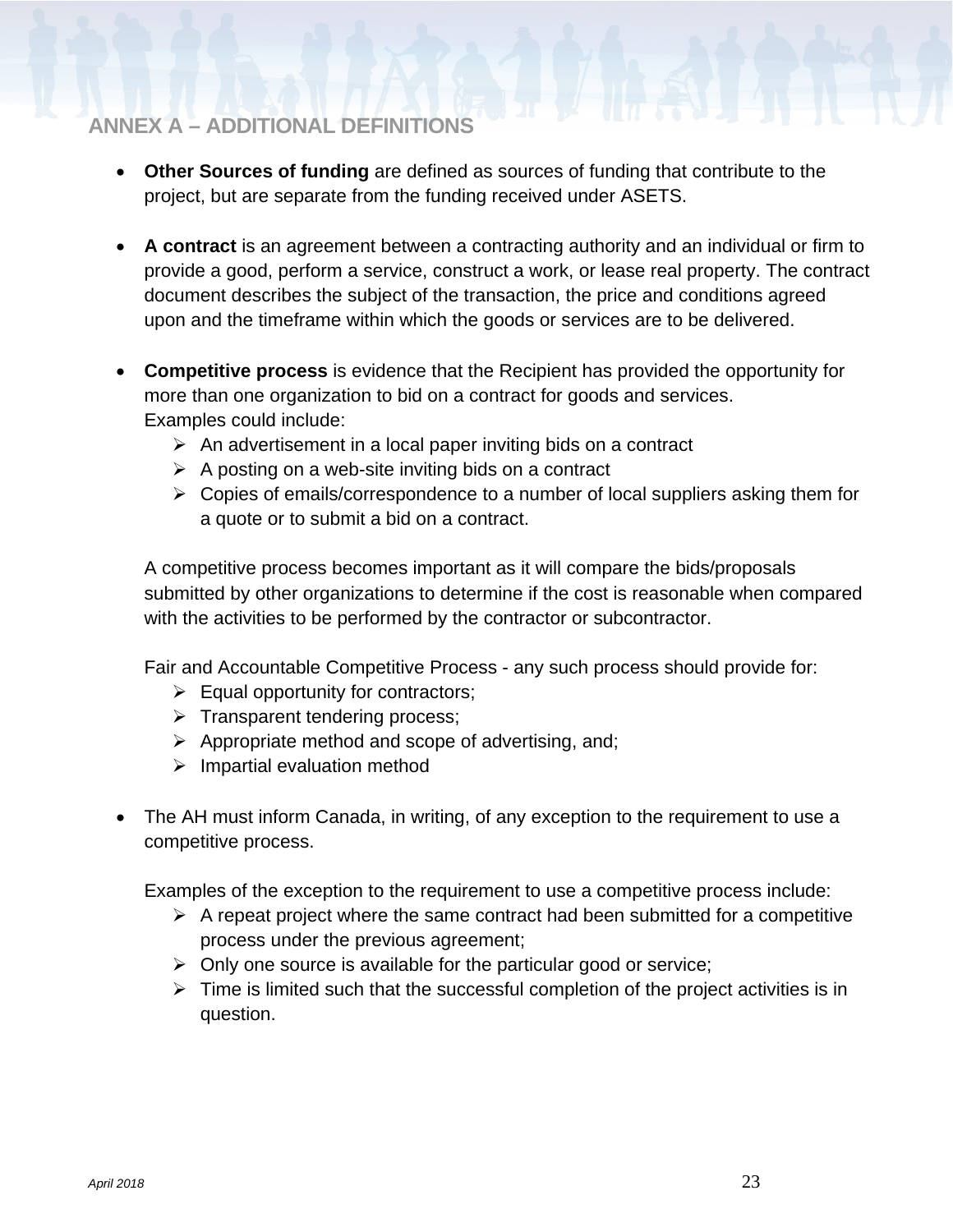- **Contract splitting** occurs when the total required amount of a contract is broken down into smaller requirements to keep the total contract value less than \$25,000 (excluding GST/HST) in order to avoid completing a competitive selection process.
	- **Funded Programs Activities -** the activities to support clients in improving their employability. Examples of Funded Program Activities include: Targeted Wage Subsidy; Skills Development such as Individual Course Seat purchase and Industry/Sectorspecific; Group Training program such as Trades, Health fields, Summer Student Work Experience; and Job-readiness supports.
- **Core Program Services –** the activities of staff providing a direct service to clients. Examples of Core Program Services include: client/participant assessment; case management; the services that would be provided under an Employment Assistance Services (EAS) agreement such as the development of a Return to Work Action Plan; sharing labour market information; employment counseling; job placement services; and follow-up with a participant in an employment program. Related activities also include office rental and associated utilities such as telephone, internet, office supplies, computer/printers for résumé development and job-search. The salary and associated non-salary operating costs would also be an eligible expenditure in this cost category.
- **Partnership Development or Maintenance** means any expenditure incurred by the Recipient towards the development or maintenance of partnerships that support, or contribute, to the overall objectives of the ASETS to increase Indigenous engagement in the labour market (e.g. Memorandum of Understanding {MOU} development, development of training initiatives, and advisory committees).
- **Child Care Costs (if applicable)** means any expenditure incurred by the Recipient in support of Child Care service offerings to Indigenous persons that are specific to the particular needs of this clientele (i.e. equipment necessary for the operation of a child care service, training costs for child care workers related to accreditation and professional development, etc.). This section applies for Child Care and can apply to FNICCI or CRF funds. Funding provided under FNICCI can be used as described under section 3 of these Guidelines.

•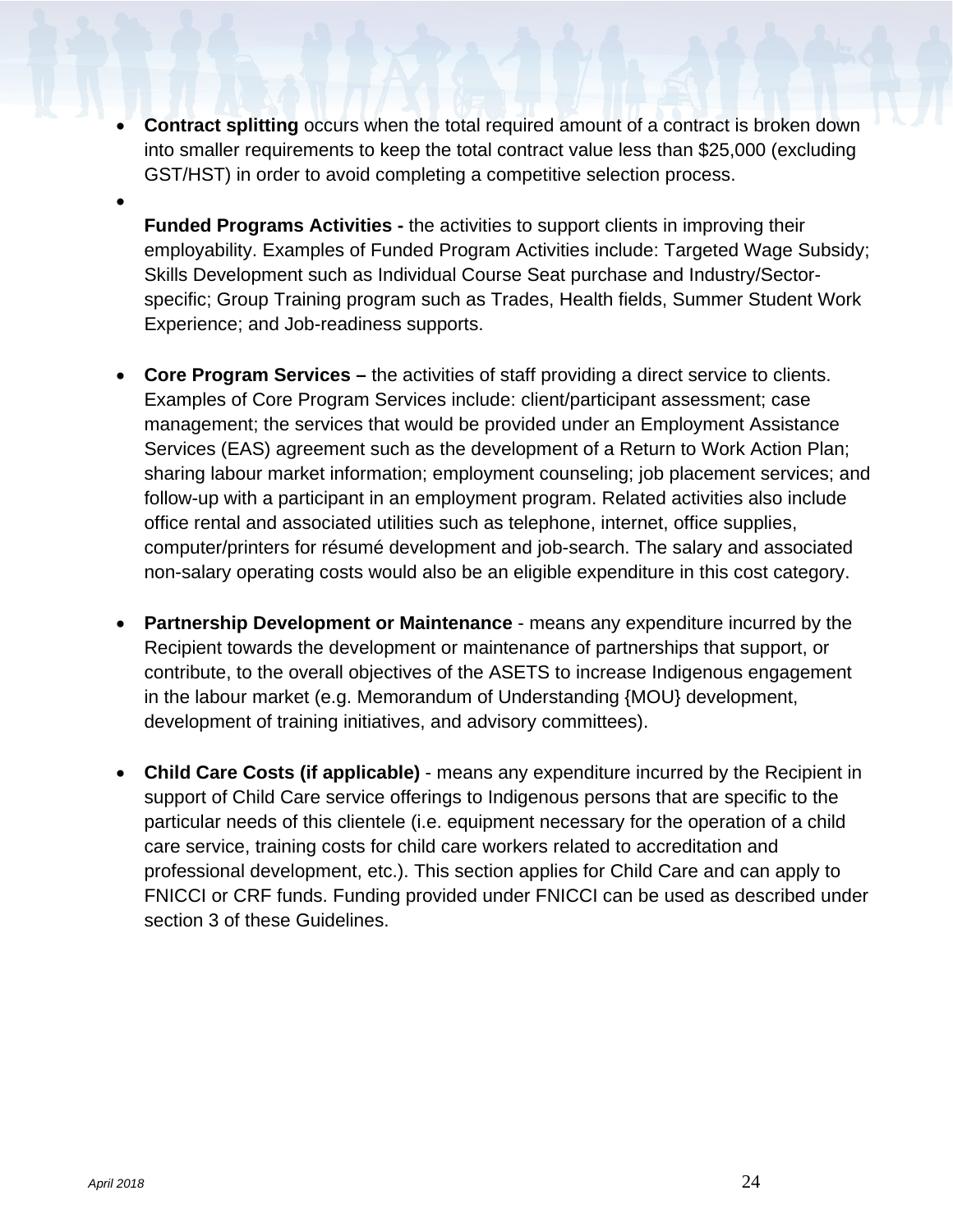## <span id="page-24-0"></span>**ANNEX B - DIRECT PROGRAM COSTS VS ADMINISTRATION COSTS**

The purpose of this Annex is provide further clarity with respect to the allocation of expenditures to either the administration or program cost categories. As Aboriginal Skills and Employment Training Strategy (ASETS) Agreement Holders have unique circumstances and expenditures, it is the role of the program delivery staff, in consultation with the organization to determine the appropriate cost category for a given expenditure. A general method for determining this is to ask the question:

| "Was the outcome of the expense of direct benefit to the client?" |                         |                                                           |  |  |
|-------------------------------------------------------------------|-------------------------|-----------------------------------------------------------|--|--|
| <b>Answer "Yes"</b>                                               | <b>Answer "No"</b>      | Answer "Yes" and "No"                                     |  |  |
| $=$ Direct Program Cost                                           | $=$ Administrative Cost | = Program & Administrative<br>Cost (determine percentage) |  |  |

If the answer is yes, then the expense is a program cost. If the answer is no then the expense is an administrative cost. In circumstances where the expense directly benefits both the organization and the client, then a determination should be made of the percentage of the expense to be shared between the two costs categories.

**Administration Costs** are costs that support the organization. These expenses are captured in the Annual Operational Plan in section:

• Administration Costs

**Program Costs** are costs directly associated with serving the clients. These expenses are captured in the Annual Operational Plan in sections:

- Funded Program Activities
- Core Program Services
- Partnership Development
- Child Care Costs *(if applicable)*

The attached table provides examples of expenditures that can be considered either program or administration costs, or both. Please note that it is not intended to be an exhaustive list, but is meant to provide some common examples of administration costs.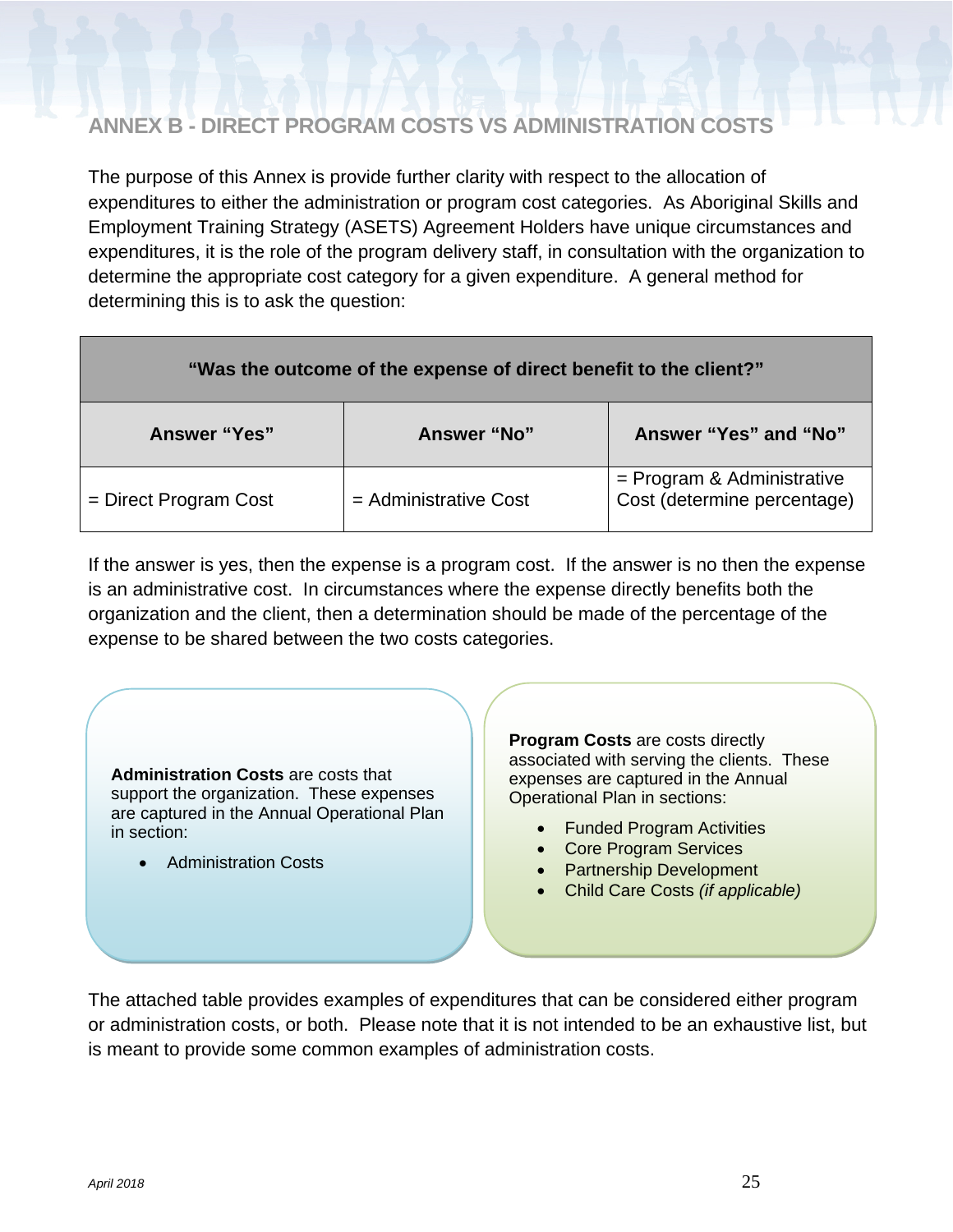# **Table 1: Examples of Program versus Administration Costs for ASETS**

| <b>Expense</b>                                                                                 | <b>Administration Cost</b>                                                                                                                                                                                                                                                                                       | <b>Program Cost</b>                                                                                                                                                                                                                        |
|------------------------------------------------------------------------------------------------|------------------------------------------------------------------------------------------------------------------------------------------------------------------------------------------------------------------------------------------------------------------------------------------------------------------|--------------------------------------------------------------------------------------------------------------------------------------------------------------------------------------------------------------------------------------------|
| <b>Staff Wages &amp; Mandatory</b><br><b>Employment Related</b><br><b>Costs (MERCs)</b>        | Wages & MERCs for staff who do not deal directly<br>with clients such as the CEO, Finance Officer, HR<br>Officer, etc. Percentages of wages can be<br>established for positions whose functions include<br>both administrative and program responsibilities.                                                     | Wages & MERCs for program delivery staff who<br>provide direct services/interventions to clients.<br>Percentages of wages can be established for<br>positions whose functions include both<br>administrative and program responsibilities. |
|                                                                                                | <b>Example 1:</b> If 25% of the Executive Director's time<br>is spent on partnership development, then this<br>percentage could be claimed as a program<br>expense and 75% of the Executive Director's salary<br>would then be claimed as an administrative<br>expense.                                          |                                                                                                                                                                                                                                            |
|                                                                                                | <b>Example 2:</b> 45% of the receptionist salary can be<br>budgeted as a program expense based on the<br>amount of time that he/she has direct contact with<br>clients and 55% can be budgeted as an<br>administrative cost based on his/her responsibilities<br>that support the functions of the organization. |                                                                                                                                                                                                                                            |
| <b>Materials and Supplies</b><br>(pens/pencils, paper,<br>cleaning supplies,<br>subscriptions) | Materials and supplies purchased to support the<br>daily functions of the organization (paper, pens,<br>$etc.$ )                                                                                                                                                                                                 | Materials and supplies purchased to support clients<br>enrolled in training courses and/or school (paper,<br>pens, notebooks, etc.)                                                                                                        |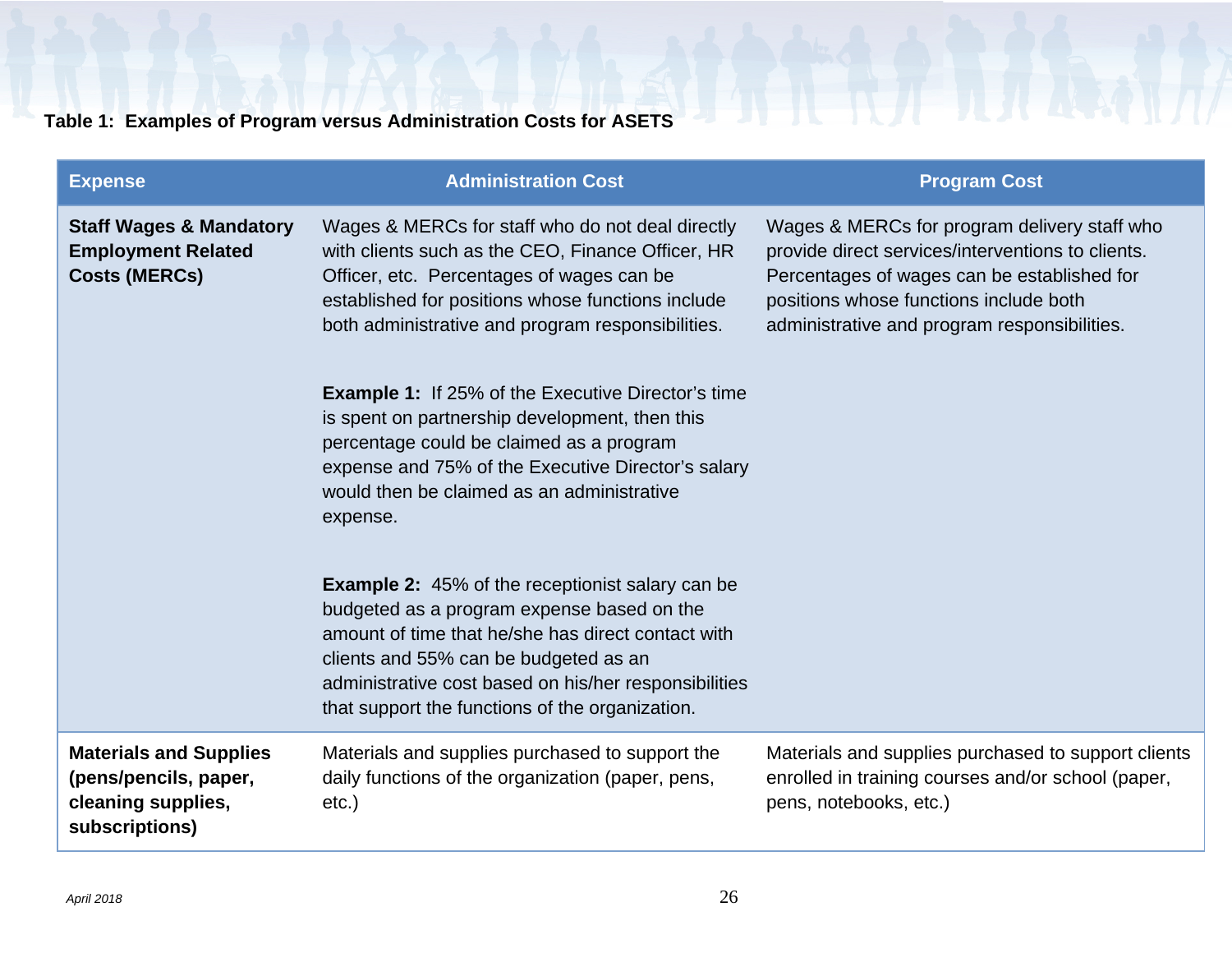| <b>Expense</b>                                                                            | <b>Administration Cost</b>                                                                                                                                                                                                | <b>Program Cost</b>                                                                                                                                                                                                                            |
|-------------------------------------------------------------------------------------------|---------------------------------------------------------------------------------------------------------------------------------------------------------------------------------------------------------------------------|------------------------------------------------------------------------------------------------------------------------------------------------------------------------------------------------------------------------------------------------|
| <b>Basic telephone charges</b><br>(including fax lines)                                   | Telephone charges to support the daily functions of<br>the organization.                                                                                                                                                  | A certain percentage of the organization's<br>telephone charges can be considered a program<br>cost if these services are available for client use<br>(i.e. access to telephone and facsimile for the<br>purposes of searching for employment) |
| <b>Monthly internet fees</b>                                                              | Internet charges to support the functions of the<br>organization.                                                                                                                                                         | A certain percentage of the organization's internet<br>costs are considered a program expense if these<br>services are available for client use (i.e. internet<br>usage for searching job banks, e-mailing résumé,<br>$etc.$ )                 |
| <b>Travel</b>                                                                             | This includes travel for staff and volunteers working<br>on the administration of the agreement to<br>participate in staff training and workshops for, as<br>examples, capacity building and professional<br>development. | Transportation expenditures incurred to support a<br>client (i.e. taxi charges for attending an interview,<br>parking expenditures while attending a course, etc.)                                                                             |
| <b>Equipment</b><br>lease/rental/purchase<br>(including computers, fax<br>machines, etc.) | Equipment lease/rental/purchases such as<br>photocopiers, fax machines, etc. to support the<br>daily functions of the organization.                                                                                       | A portion of the cost for the photocopier if it is<br>available for clients to use to copy course material,<br>résumés or information that is helpful in their search<br>for employment.                                                       |
| <b>Computer software</b>                                                                  | Computer software purchased to support the daily<br>functions of the organization. (i.e. Accounting<br>Software)                                                                                                          | Computer software purchased for the organization<br>which enables program delivery staff in assessing<br>clients' work readiness (i.e. (TOWES) Test of<br><b>Workplace Essential Skills)</b>                                                   |